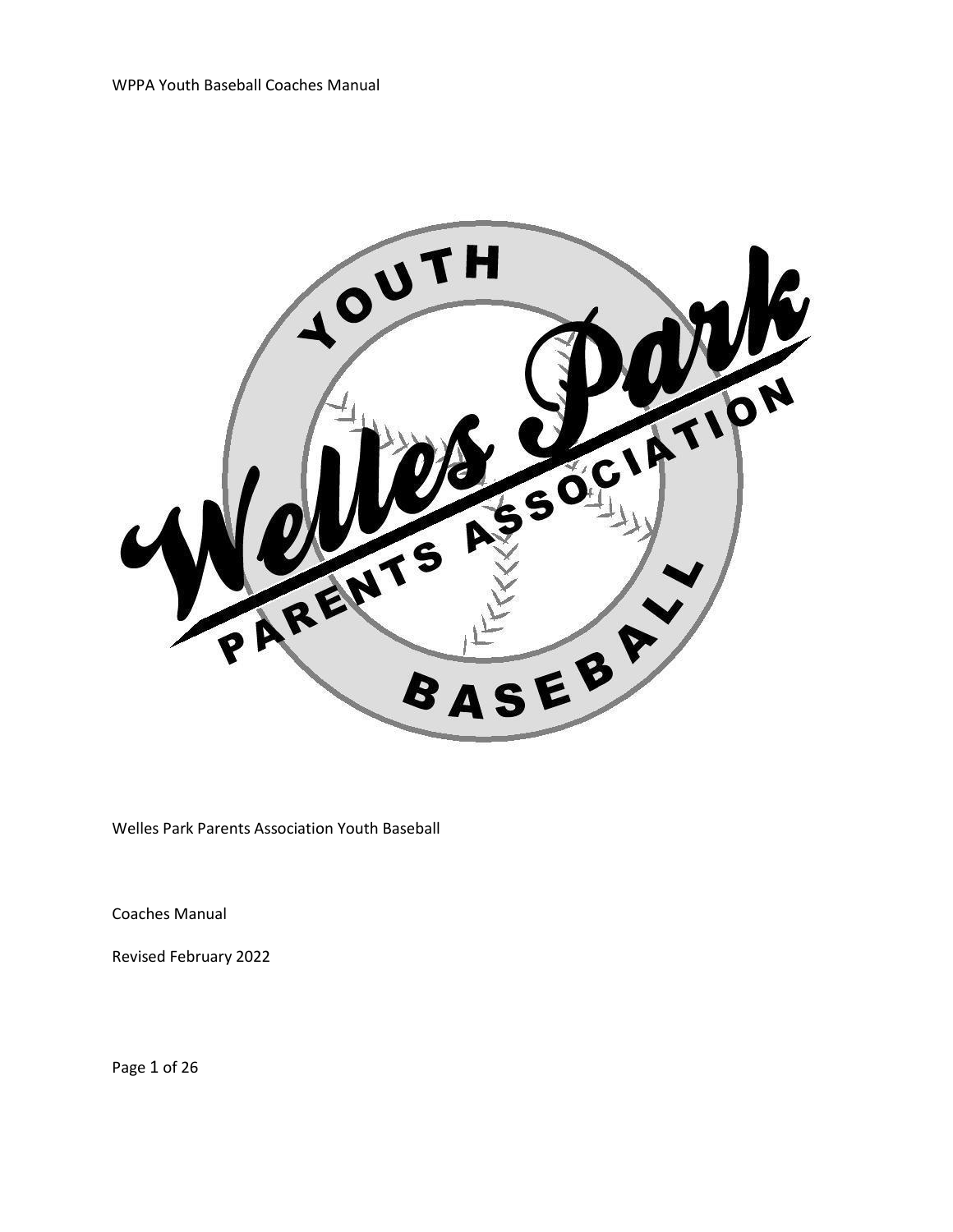# **Table of Contents**

| I.        |                    | The Purpose of this Document                   | 6                |  |  |
|-----------|--------------------|------------------------------------------------|------------------|--|--|
| II.       |                    | The Welles Park Parents Association            | $\boldsymbol{6}$ |  |  |
| А.        |                    | History                                        | 6                |  |  |
| <b>B.</b> |                    | Philosophy                                     | 6                |  |  |
|           | 1.                 | <b>Instructional League</b>                    | $\boldsymbol{6}$ |  |  |
|           | 2.                 | Coach's Role in Practice and Preparation       | $\overline{7}$   |  |  |
|           | 3.                 | <b>Opportunities to Play Various Positions</b> | $\overline{7}$   |  |  |
|           | 4.                 | <b>Playing Time</b>                            | $\overline{7}$   |  |  |
|           | 5.                 | Instruction AND Competition                    | $\overline{7}$   |  |  |
| C.        |                    | Organization                                   | 8                |  |  |
| D.        |                    | Age Divisions                                  | 8                |  |  |
|           | 1.                 | Spring/Summer Season                           | 8                |  |  |
|           | 2.                 | <b>Fall Season</b>                             | 8                |  |  |
| III.      | Sportsmanship<br>9 |                                                |                  |  |  |
| А.        |                    | Show Respect for the Umpires                   | 9                |  |  |
| В.        |                    | Protests                                       | 9                |  |  |
| C.        |                    | <b>Coaches and Parents</b>                     | 10               |  |  |
|           | 1.                 | <b>Parental Conduct</b>                        | 10               |  |  |
|           | 2.                 | Child Safety                                   | 10               |  |  |
|           |                    |                                                |                  |  |  |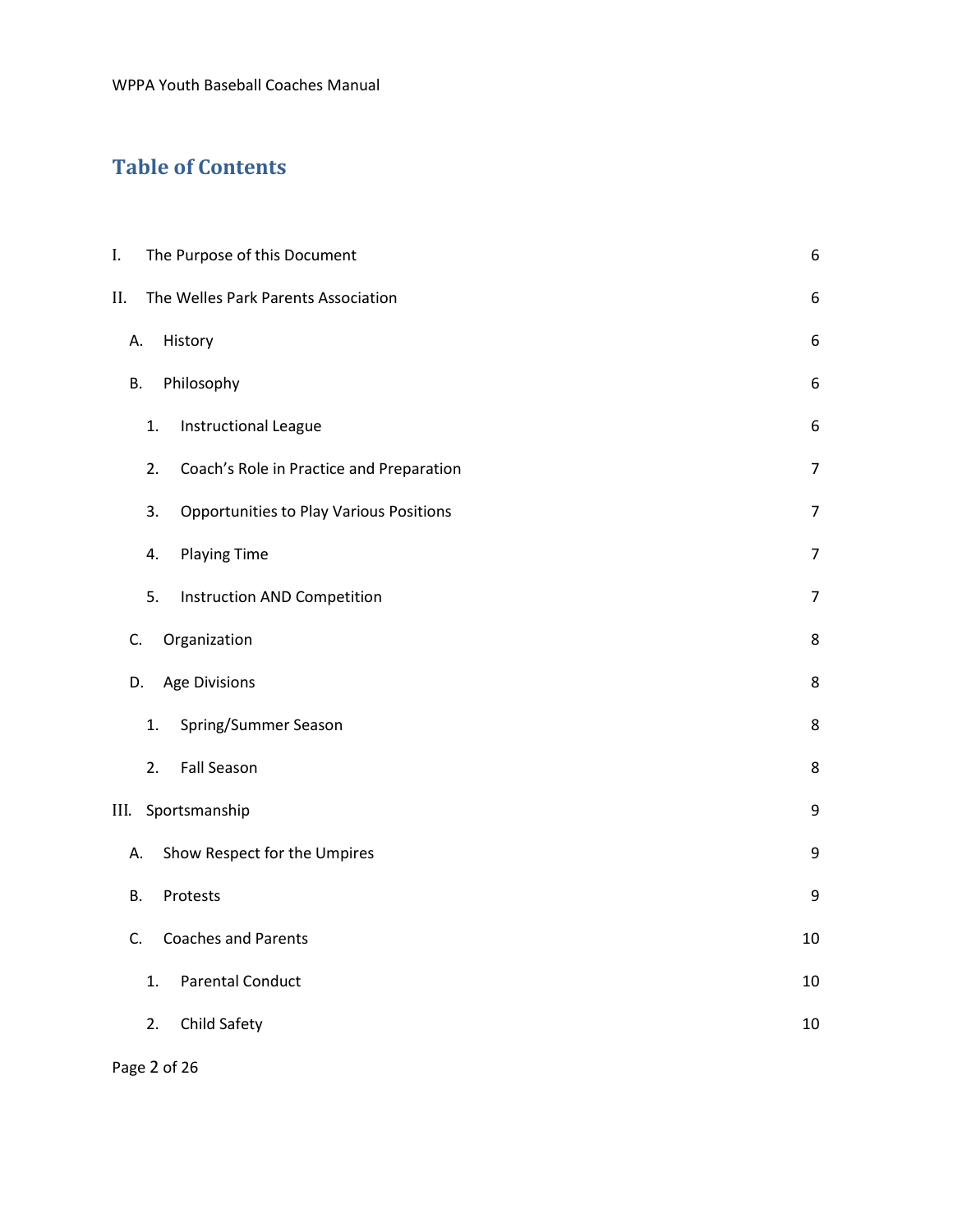#### WPPA Youth Baseball Coaches Manual

| IV.       | Sponsors                            |        |
|-----------|-------------------------------------|--------|
| А.        | Lifeblood of the League             | $10\,$ |
| В.        | Your Team Sponsor                   | 10     |
| C.        | Team Sponsors and the Player Draft  | 11     |
| V.        | Spring/Summer Season                | 11     |
| А.        | Operations                          | 11     |
| 1.        | <b>Player Rankings</b>              | 11     |
| 2.        | The Draft                           | 12     |
| <b>B.</b> | Commissioners                       | 13     |
| 1.        | <b>General Information</b>          | 13     |
| 2.        | The Commissioner's Duties           | 13     |
| 3.        | <b>Rescheduling Games</b>           | 14     |
| C.        | <b>Facilities</b>                   | 14     |
| 1.        | <b>Practice Field Availability</b>  | 14     |
| D.        | Equipment                           | 15     |
| 1.        | Issuance, Requirements and Deposits | 15     |
| 2.        | <b>Protective Cups</b>              | 15     |
| 3.        | <b>Baseballs</b>                    | 15     |
| 4.        | Gloves and Bats                     | 15     |
| 5.        | Helmets                             | 16     |
| Ε.        | Regular Season and Playoffs         | 16     |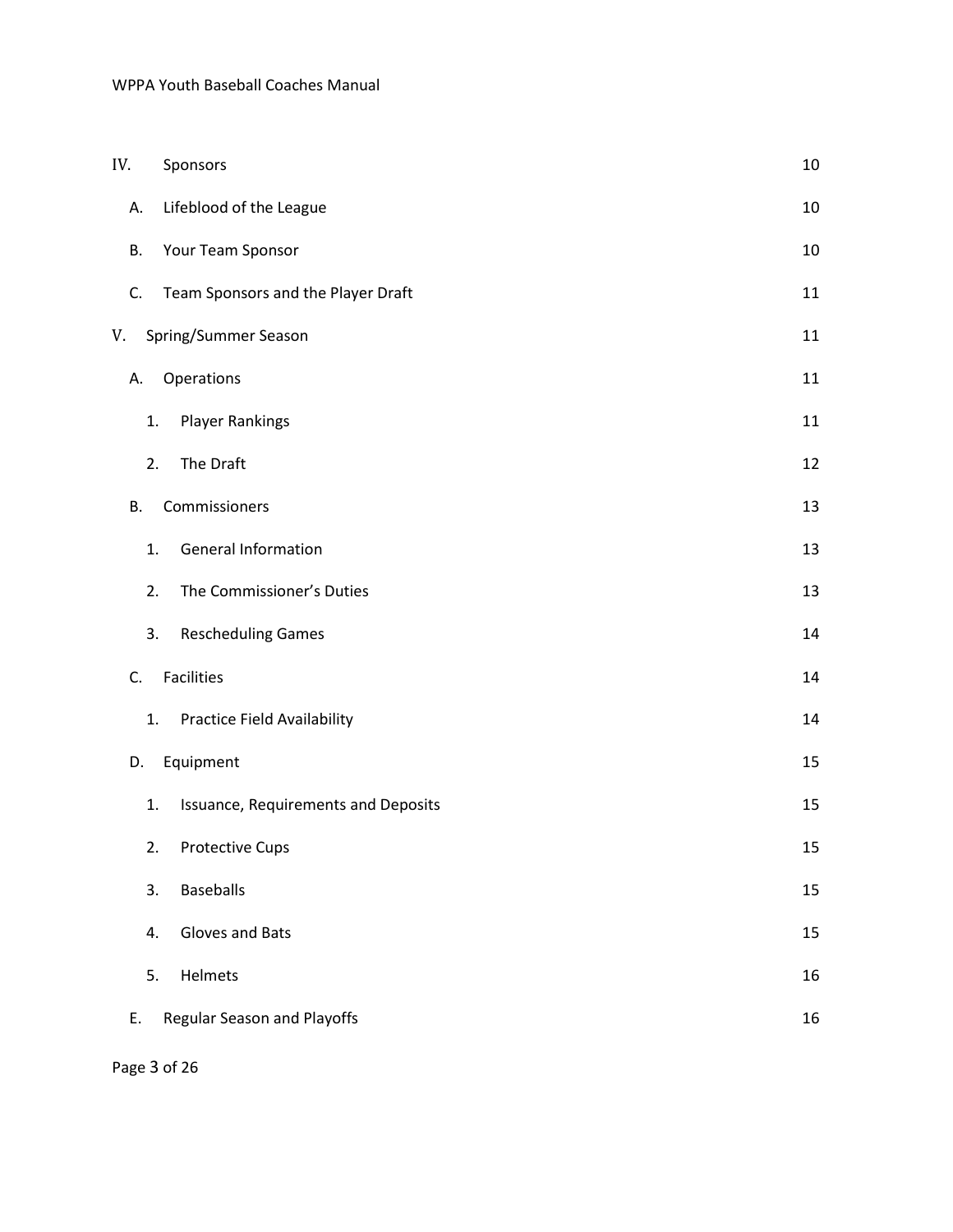|     | 1. | Schedule                                            | 16     |
|-----|----|-----------------------------------------------------|--------|
|     | 2. | <b>Pitch Counts</b>                                 | 16     |
|     | 3. | <b>Time Limits</b>                                  | 16     |
|     | 4. | Rainouts                                            | 17     |
|     | 5. | Playoffs                                            | $17\,$ |
| F.  |    | House and Travel                                    | 18     |
|     | 1. | <b>Travel Team Offering</b>                         | 18     |
|     | 2. | <b>Scheduling and Priority Guidelines</b>           | 18     |
|     | 3. | Pitching                                            | 19     |
| G.  |    | Events                                              | 20     |
|     | 1. | Opening Day Rookie Parade                           | 20     |
|     | 2. | Fundraisers                                         | 20     |
|     | 3. | Picture Day(s)                                      | 20     |
|     | 4. | Thillens (Baseball Stadium at Devon and Kedzie) Day | 20     |
|     | 5. | Picnic                                              | 21     |
| Η.  |    | <b>Evaluating Coaches</b>                           | 22     |
| L.  |    | End of Season Award                                 | 22     |
| VI. |    | <b>Fall Season</b>                                  | 22     |
| А.  |    | Registration                                        | 22     |
| В.  |    | Operations                                          | 23     |
|     | 1. | Player Assignment                                   | 23     |

Page 4 of 26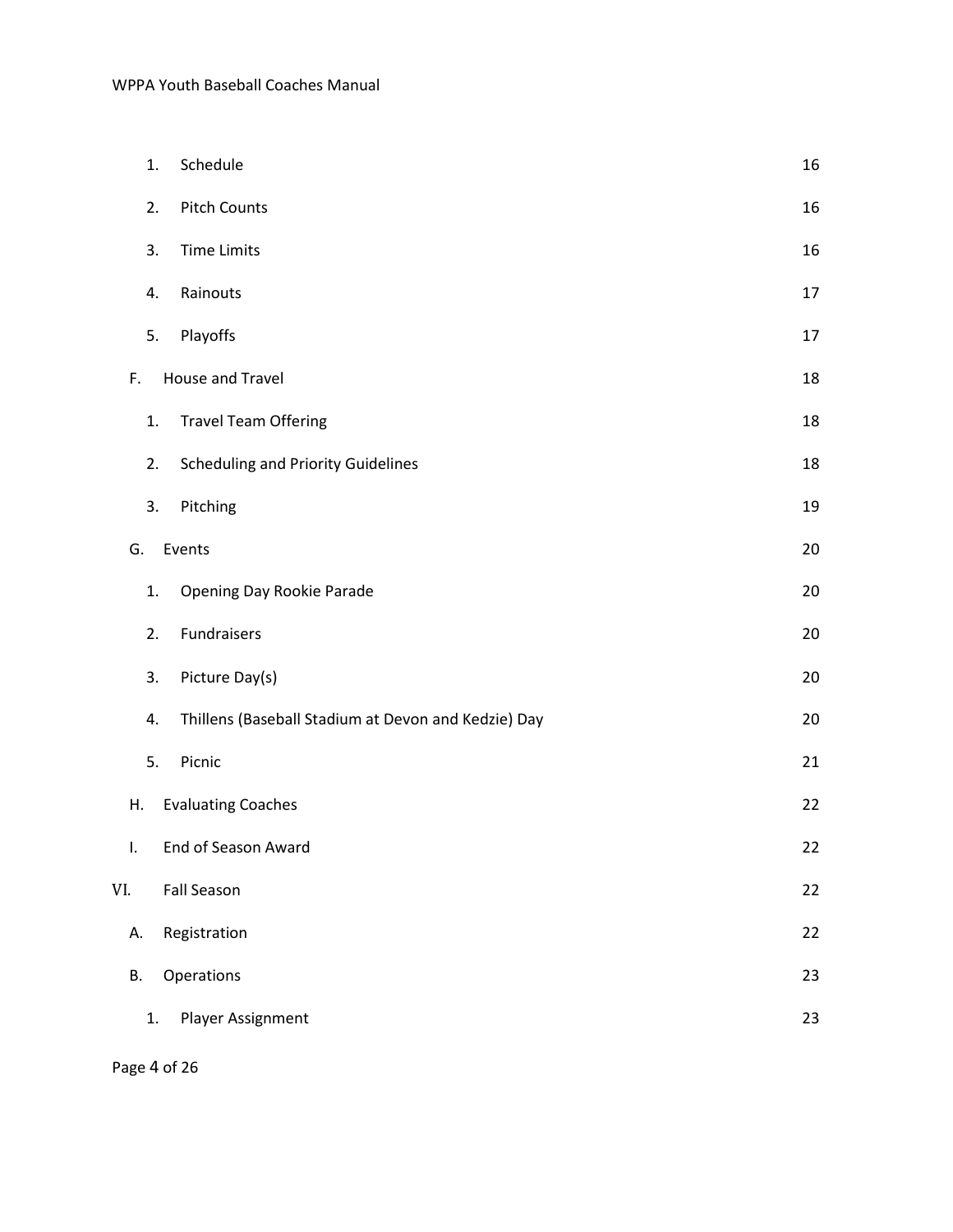#### WPPA Youth Baseball Coaches Manual

| C.                        | <b>Fall Season Commissioner</b>   |                                     | 23 |
|---------------------------|-----------------------------------|-------------------------------------|----|
| 1.                        | <b>General Information</b>        |                                     | 23 |
| 2.                        | The Commissioner's Duties         |                                     | 23 |
| 3.                        | <b>Rescheduling Games</b>         |                                     | 23 |
| Facilities<br>D.          |                                   |                                     | 23 |
| 1.                        | <b>Practice Field Assignments</b> |                                     | 24 |
| Equipment<br>Ε.           |                                   |                                     | 24 |
| 1.                        |                                   | Issuance, Requirements and Deposits | 24 |
| 2.                        | <b>Protective Cups</b>            |                                     | 24 |
| 3.                        | <b>Baseballs</b>                  |                                     | 24 |
| 4.                        | Gloves and Bats                   |                                     | 24 |
| 5.                        | Helmets                           |                                     | 25 |
| Season and Playoffs<br>F. |                                   |                                     | 25 |
| 1.                        | Schedule                          |                                     | 25 |
| 2.                        | <b>Time Limits</b>                |                                     | 25 |
| 3.                        | Rainouts                          |                                     | 25 |
| 4.                        | Playoffs                          |                                     | 26 |
| G.                        | <b>Evaluating Coaches</b>         |                                     | 26 |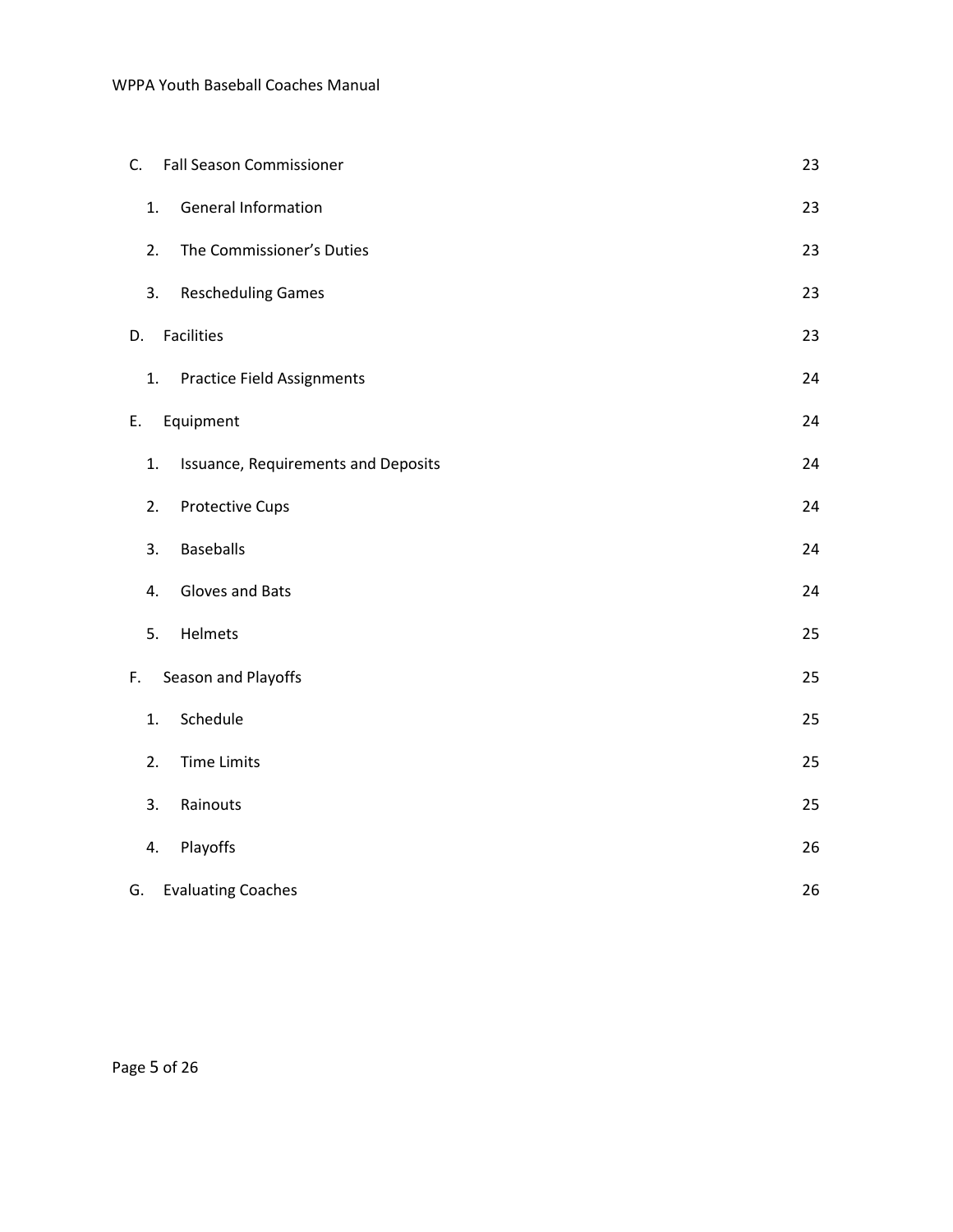# <span id="page-5-0"></span>**I. The Purpose of this Document**

This document is meant to guide and assist WPPA coaches in fulfilling their roles as leaders, instructors, and role models in the WPPA Youth Baseball Leagues. The procedures stipulated in this book are binding and must be followed. Although some rules are referenced in this document, this is not a rule book. For definitive answers on rules, consult the WPPA Rule Book and the NFHS Rule Book.

# <span id="page-5-2"></span><span id="page-5-1"></span>**II. The Welles Park Parents Association**

### **A. History**

The Welles Park Parents Association (WPPA) is a parent volunteer organization that operates in cooperation with the Chicago Park District to provide baseball instruction to neighborhood children. In 1990, the Chicago Park District and Welles Park chose to discontinue their baseball program ending the direct involvement of Chicago Park District personnel in the administration of youth baseball at Welles Park. The WPPA was formed in order to continue to offer baseball to our kids in the spring and summer months. The association has obtained both Federal and State tax exempt charitable organization status. The program has expanded and we now use the fields and facilities at Welles Park, Winnemac Park, Legion Park, Rogers Park, River Park, Mather Park and Hollywood Park. Volunteer parents organize and operate the league and field any and all inquiries about youth baseball at these parks.

In 2015, WPPA began hosting a fall season on weekends from early September to late October with games held at Winnemac Park and other local parks.

### <span id="page-5-3"></span>**B. Philosophy**

### **1. Instructional League**

<span id="page-5-4"></span>Our program is primarily an instructional league. The goal of our program is to teach baseball fundamentals to the kids in a positive and enjoyable atmosphere. Each age group has variations in the rules designed to match the skill level of the participants. This enables the children to experience success while developing the skills needed to compete at the next level. Please refer to the rulebook for a complete explanation of rule variations at each level.

The WPPA does not discriminate on the basis of race, color, religion/creed, gender, gender expression, national origin/ancestry, disability, or sexual orientation in any of its activities or operations. We are an inclusive baseball and softball community.

Page 6 of 26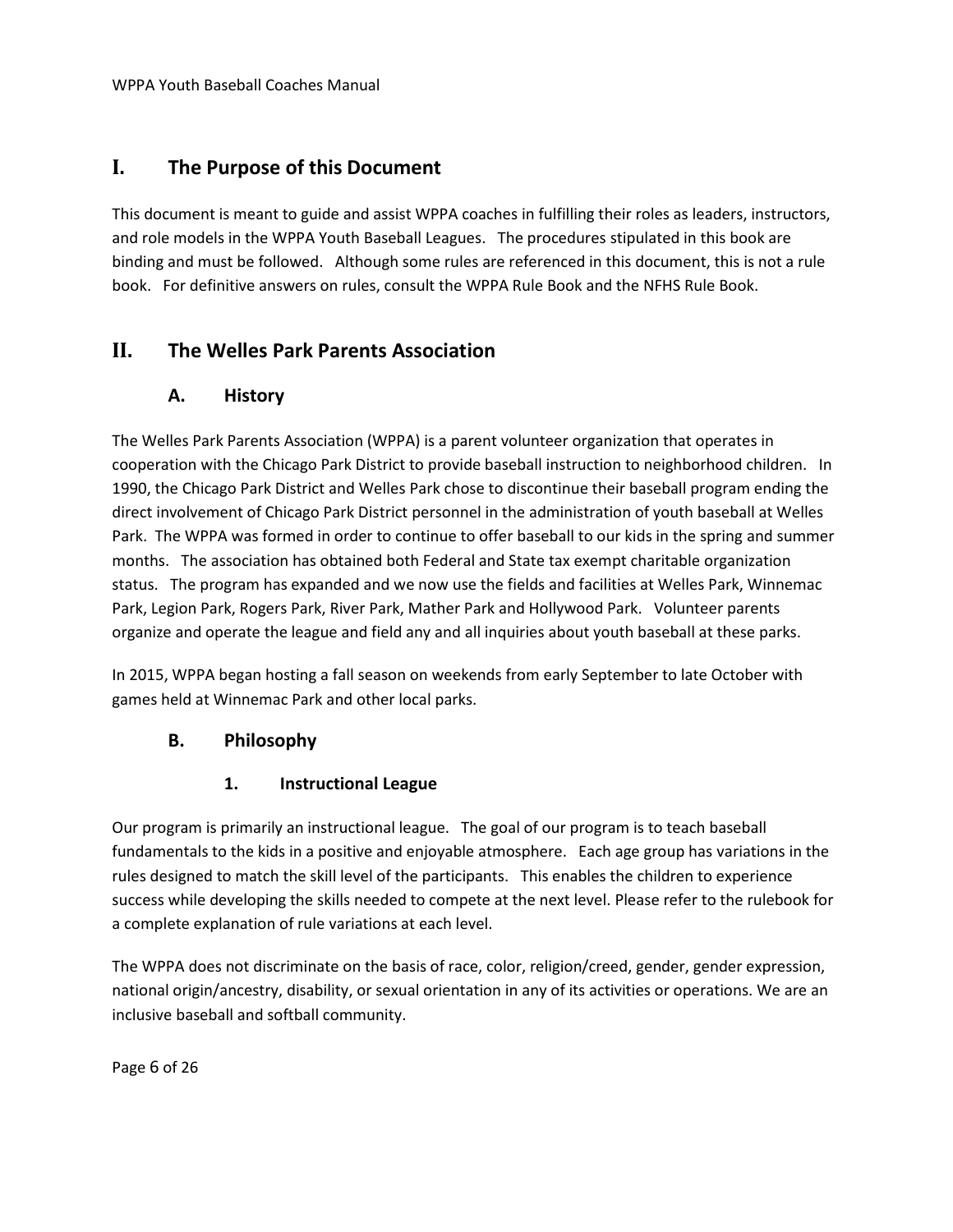### **2. Coach's Role in Practice and Preparation**

<span id="page-6-0"></span>WPPA Coaches are expected to be leaders, instructors, and role models. By WPPA Rule, for division Rookie through Senior, all coaches are required to hold regular practices. Most of your time as coach will be spent at practice. Practice is essential to develop the skills needed to succeed in game situations. No coach should put kids in situations in which they will fail. It is each coach's responsibility to give all players an opportunity to play multiple positions and to teach and prepare each player to play good fundamental baseball at each position.

### **3. Opportunities to Play Various Positions**

<span id="page-6-1"></span>Teaching players to play all positions is essential to the development of our young ballplayers. It is expected that, in the Rookie and Junior divisions, players will be rotated through several positions during the course of a game. Coaches in these divisions should strive to give every player the opportunity to play at least 2 innings in the infield in each game. In the Minor and Major divisions, players should be rotated through multiple positions during the course of a game. Coaches in these divisions should make an effort to play each player in the infield at least once in each game. Coaches who unnecessarily limit opportunities for certain players in specific positions violate the core philosophy of our association. Such practices will not be tolerated.

#### **4. Playing Time**

<span id="page-6-2"></span>Rules regarding the number of times a player may sit out in regular season and playoff games are included in the WPPA Youth Baseball Rules Book. Coaches in the Rookie, Junior and Minor divisions are strongly encouraged to not sit out any player a third defensive inning before every player on the team has sat out at least one defensive inning.

#### **5. Instruction AND Competition**

<span id="page-6-3"></span>We believe that our goals as an instructional league are consistent with the spirit of competition. In our program we keep score. Also, except in the Rookie League, we publish standings, organize a season-finishing playoff structure and crown a champion. We believe that these are important measures of success and improvement. Teamwork and sportsmanship are an integral part of all good competition. These values are what we hope the kids will take with them when they complete a season in our program. We expect our coaches to set a strong, positive example and to be role models in this regard.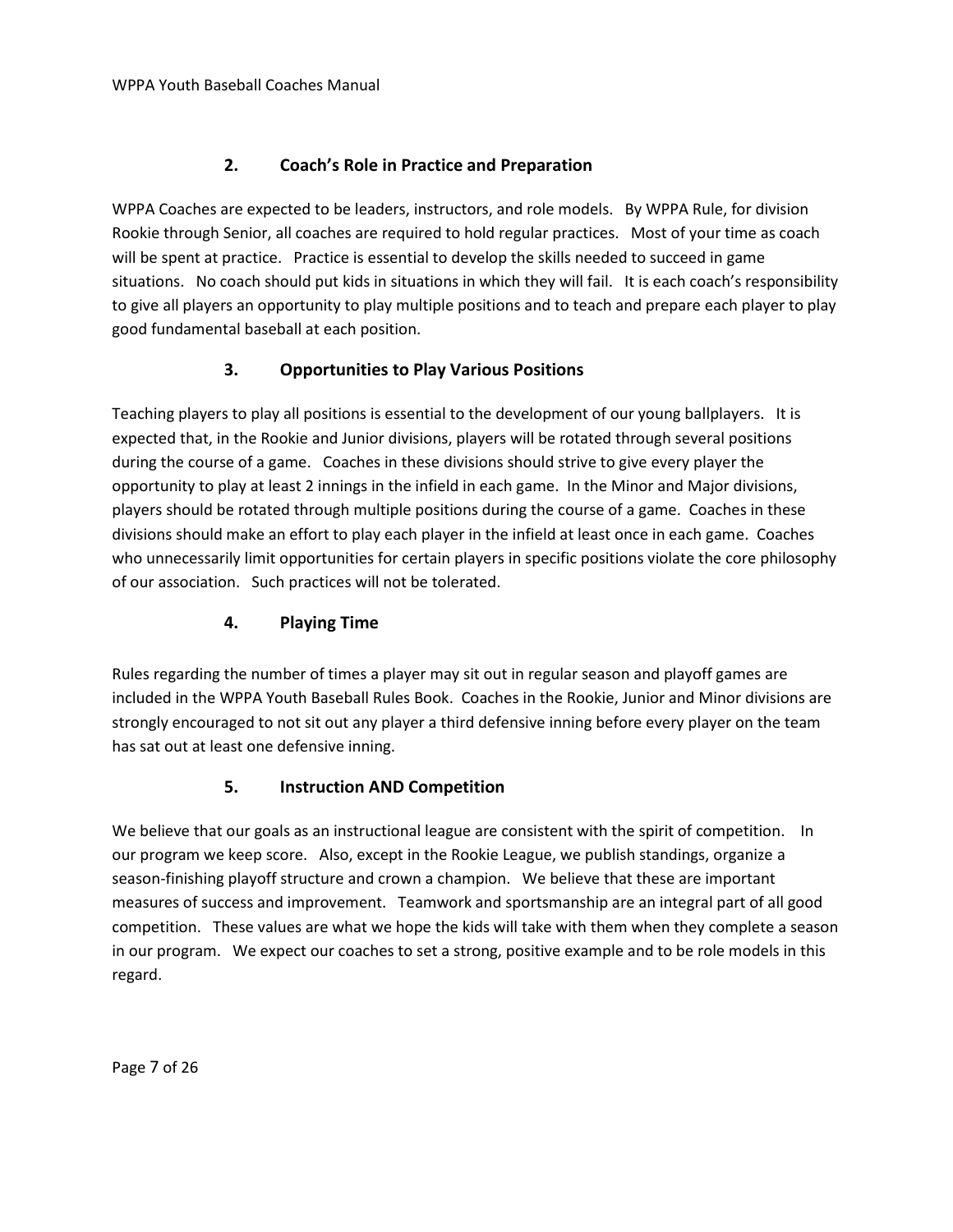# **C. Organization**

<span id="page-7-0"></span>All parents who enroll their child in the program become members of the WPPA. A Board of Directors determines the general policies that govern the operations of the WPPA and also manages the operations of the WPPA. The Board consists of an Executive Committee comprised of the following positions: President, Treasurer, one or more Vice Presidents, and Secretary. The Board is also comprised of members who chair various committees such as: Baseball Operations, Equipment, Fund Raising, Fields and Maintenance, Sponsorship, Registration, and Communication. League Commissioners for each of the 6 baseball age divisions as well as softball and Fallball are also members of the Board. All Board members must submit to a background check.

Board meetings are typically held at 7:30 p.m. on the first Thursday of each month at the Welles Park field house. Anyone affiliated with the WPPA in any way is encouraged to attend and participate.

### <span id="page-7-1"></span>**D. Age Divisions**

#### **1. Spring/Summer Season**

<span id="page-7-2"></span>The spring/summer season league is divided into 6 age divisions. They are:

- Liberty ages 15 18
- Senior ages 13 14
- Major ages 11 12
- Minor ages 9 -10
- $\bullet$  Junior ages  $7 8$
- Rookie ages  $5 6$

#### **2. Fall Season**

<span id="page-7-3"></span>The fall season league is divided into 4 age divisions. They are (subject to revision):

Page 8 of 26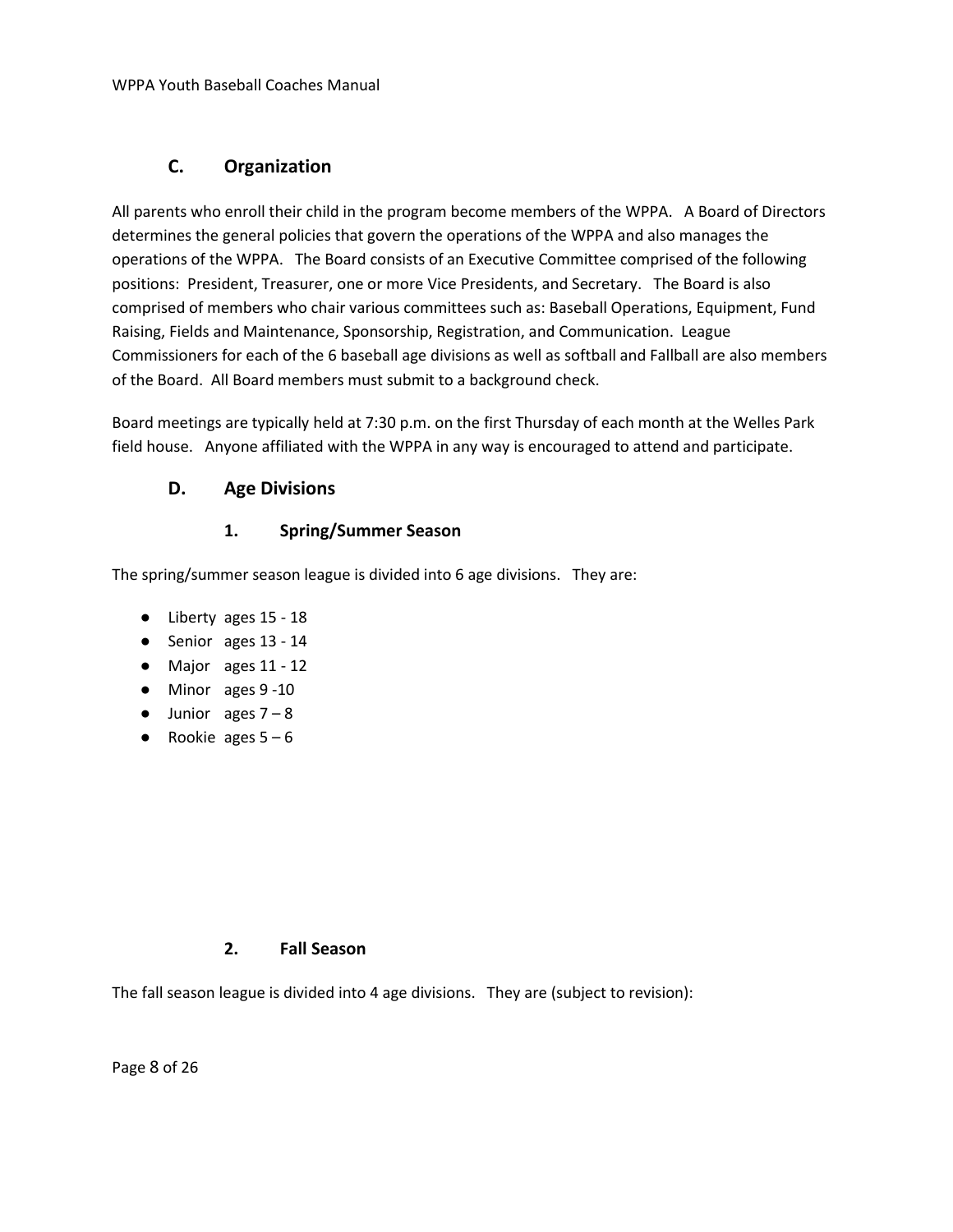- 14U ages 13 14
- 12U ages 11 12
- $\bullet$  10U ages  $9-10$
- 8U ages 7-8

# <span id="page-8-0"></span>**III. Sportsmanship**

The goal of our program is to teach baseball fundamentals to the kids in a positive and enjoyable atmosphere. We believe that success in this goal is directly related to having coaches that teach, emphasize, and practice good sportsmanship at all times.

# **A. Show Respect for the Umpires**

<span id="page-8-1"></span>Experience has shown that one of the keys to the success of the league is the quality of umpiring. Each year the league invests time, money and effort to ensure that the umpiring is consistent and fair. The Liberty division uses IHSA recognized umpires. The Senior, Major, Minor, Junior, and Rookie divisions use umpires that have completed our in-house training program that is conducted by IHSA and NCAA certified umpires. The league has also instituted a second level of optional training for more experienced umpires.

No matter how much training umpires have had, even the best umpires make mistakes. Similarly, so do coaches and administrators at the highest levels of competition. Our point is – no one is perfect.

But that in no way excuses inappropriate behavior in WPPA games. Just as we do not tolerate anyone berating **players**, we do not tolerate coaches, players, or parents baiting, berrating or confronting **umpires** under any circumstances. We consider appropriate conduct towards umpires an important part of sportsmanship and we are not tolerant of abuses in this regard.

### **B. Protests**

<span id="page-8-2"></span>Everybody makes mistakes – deal with it! More importantly, teach your players and parents to deal with it! This succinctly expresses the attitude of our program towards "blown calls" by the umpires. Win or lose, your team will look to you for guidance. The way coaches handle all situations will leave lasting impressions. Take these as opportunities to show your team how to deal with adversity in a calm, rational, and dignified manner. Set a good example. To underscore this point, the league has eliminated protests during the regular season.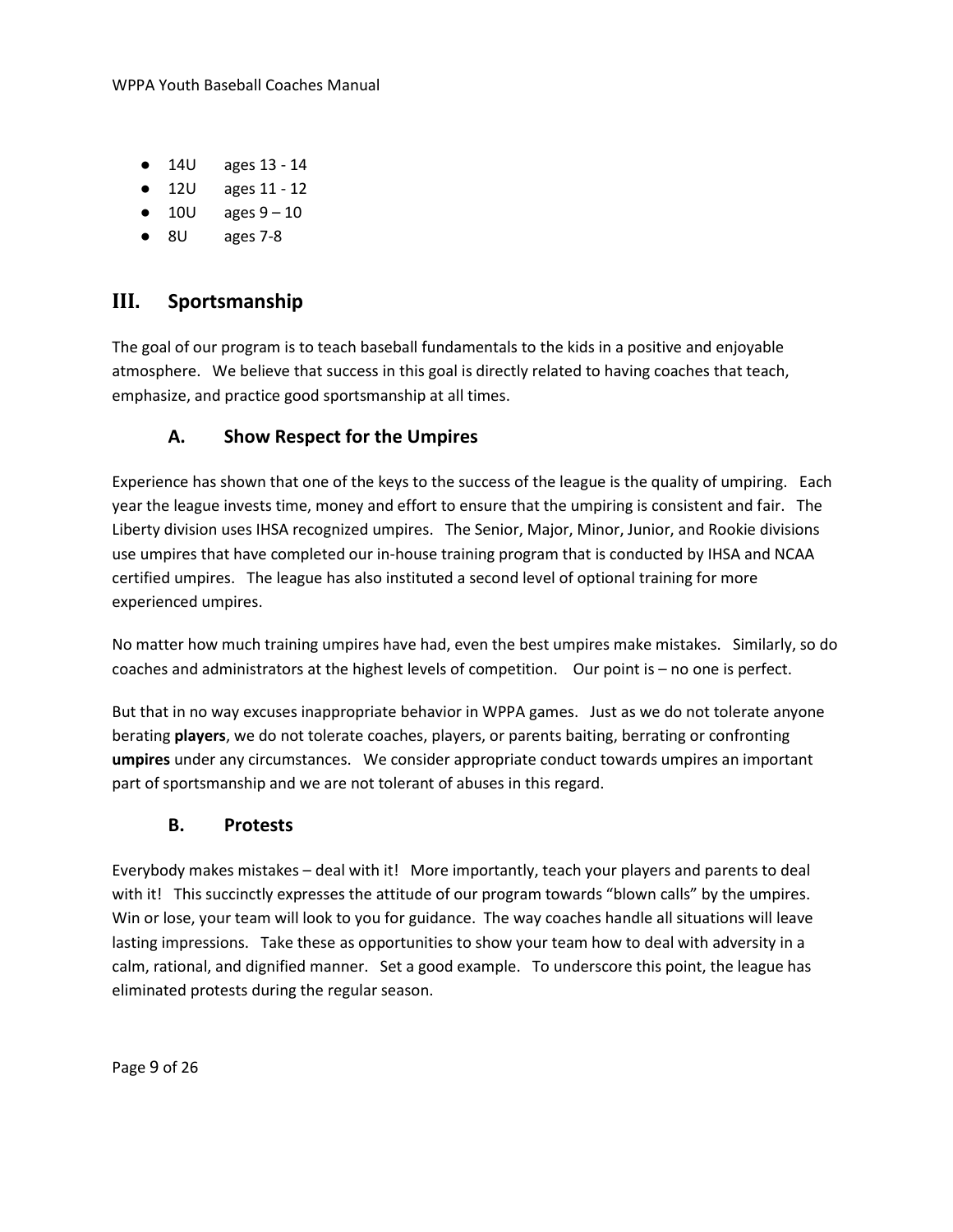A special set of procedures for protests are allowed during the playoffs under certain circumstances. Refer to your rulebook for details and procedures.

### <span id="page-9-0"></span>**C. Coaches and Parents**

#### **1. Parental Conduct**

<span id="page-9-1"></span>Each head coach is responsible for the conduct of the assistant coaches and parents associated with their team. Head coaches should make their assistants and parents aware that their conduct is subject to the same guidelines set out for our head coaches and players.

### **2. Child Safety**

<span id="page-9-2"></span>Child safety is essential to providing a good youth baseball experience. Coaches need to make sure that while the players are in their care, the players are never in harm's way.

All coaches – both head and assistant – are required to submit to a background check. No individual practices or coaching sessions are allowed. Instruction should always be done in a group setting. No coach should put themself in a position where they are alone with a child other than their own. One-onone instruction should only occur within a group practice setting with other players or a parent present. Parents cannot give permission to waive this rule. Coaches may not provide transportation to a child unless there are additional players or parents in the vehicle.

# <span id="page-9-4"></span><span id="page-9-3"></span>**IV. Sponsors**

### **A. Lifeblood of the League**

Sponsorships are the lifeblood of our league. Local businesses and families within the league supplement the annual budget by donating monies to support the program in exchange for recognition of their support. These donations are a major part of the WPPA income and allow us to keep fees at a reasonable rate so that baseball is accessible to all families.

For details regarding sponsorship, please see the sponsorship page on the WPPA website. If you would like to sponsor your team, see the sponsorship page on the website for details.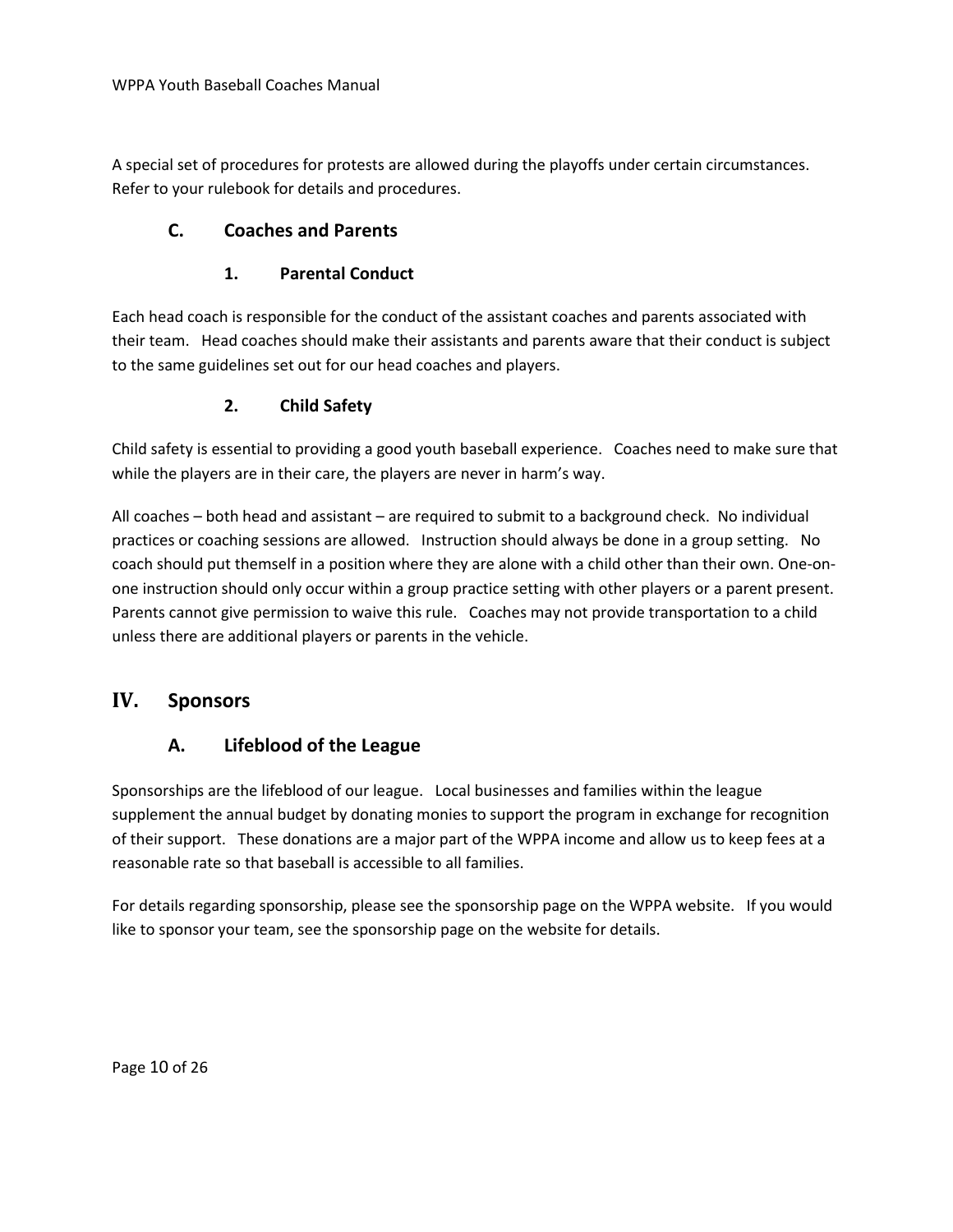#### <span id="page-10-1"></span>**B. Your Team Sponsor**

<span id="page-10-0"></span>After the Player Draft, your team will be assigned one or more Sponsors. It is extremely important that your team's Sponsor(s) be treated as team members and included in your season. The WPPA recommends that coaches invite sponsors to games and introduce them to players. Coaches should compose a team "thank you for your support" note at the end of the season.

# <span id="page-10-3"></span>**V. Spring/Summer Season**

### <span id="page-10-4"></span><span id="page-10-2"></span>**A. Operations**

**1. Player Rankings**

#### **a) Coach's Responsibility to Enter Player Rankings**

At the end of each season, the WPPA asks each head coach to enter player rankings. Entering player rankings is part of your responsibility as coach. The WPPA relies on the player ranking to enable the next year's coaches to assess players' abilities so that they can draft a well-rounded team and so that the leagues can be competitively balanced.

#### **b) Player Ranking Review**

Players who have played in the league the prior year are evaluated by their coaches using a standard ratings grid created by the league. Approximately two weeks before the draft, preliminary player ranking sheets are distributed to the current year's coaches. Much time and effort is spent to ensure that the rankings are reasonable. Coaches are asked to attend a pre-draft meeting to adjust any obvious anomalies or inaccuracies in the cumulative player rankings. At this time we hope that coaches can volunteer any information they have regarding players that are not rated correctly. After this meeting, at the discretion of the league commissioner, adjustments may be made and the final player ratings lists are distributed. **These documents are for the current year's coaches and their assigned assistants' eyes only. These documents are not to be sent to anyone else.**

#### **2. The Draft**

<span id="page-10-5"></span>In all divisions except the Rookie League, players are allocated to teams by way of a pre-season draft. The draft gives coaches an opportunity to choose players with whom they have developed a rapport in past years, while maintaining the spirit of fairness and equitable distribution of talent. Each year, the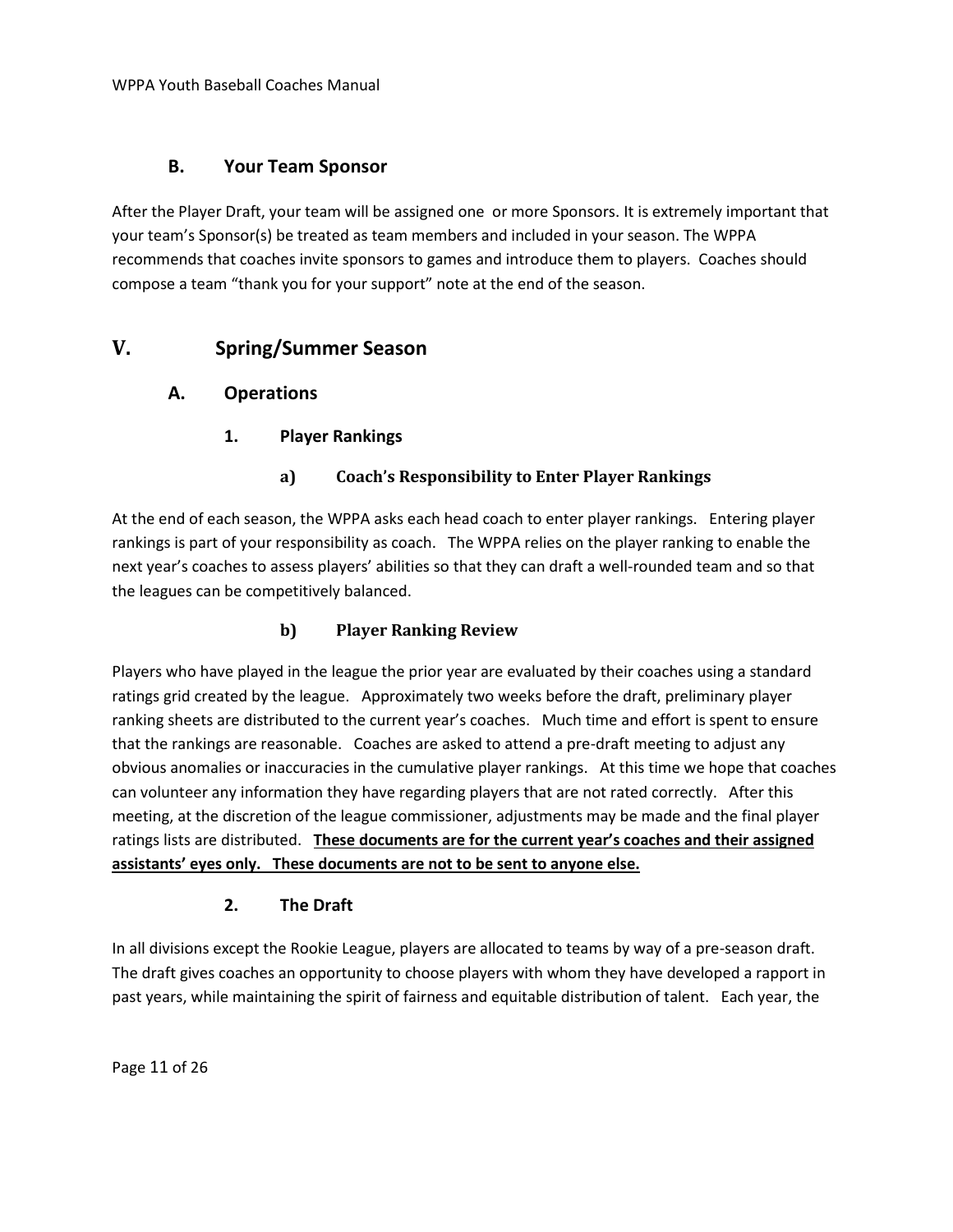board reviews draft procedures and makes adjustments that it feels best serves the mission of the association.

The draft is typically conducted in each division in February. Draft order is typically determined in advance of the draft date, at the discretion of the league commissioner. Once draft order is determined, coaches pick team names in reverse draft order. Only coaches and/or their assigned assistant coaches are allowed to attend the draft. If neither coach can attend the draft, with the commissioner's approval, a proxy can attend the draft in their place.

#### **a) One Official Assistant Coach**

Each coach can assign one official assistant coach. Obviously, many more than one person will need to act as your assistants at practices and in games -- we ask that you name one official assistant coach. This one person will be able to reserve their children to be allocated to your team at the draft.

#### **b) Reserving Players**

A head coach may reserve **their children (or grandchildren) and the children of one predetermined assistant coach**. Unless a coach (head or official assistant) has more than one child in that league, a team may reserve no more than two players.

Reserve players are identified before the draft. Reserved players must be taken in the round that their ranking dictates. For example, in a 10 team draft: if the reserved player is ranked 5th, they must be taken in the 1st round; if ranked 18th, they must be taken in the 2nd round; if ranked 35th, they must be taken in the 4th round; etc. If two reserved players appear in the same round, they must be taken in consecutive rounds. For example, in a 10 team draft: if the reserved players are ranked 5<sup>th</sup> and 6<sup>th</sup>, the first reserved player is taken in the first round, and the second reserved player is taken in the 2<sup>nd</sup> round.

No coach may draft a player that they coached/ranked the previous year more than one round before the ranking of that player. For example if Coach John Smith was the head coach of the team that David Jones played with in last year's spring season and David Jones was ranked 48<sup>th</sup> in a 10 team league (5<sup>th</sup> round), Coach Smith could not select David Jones until the 4<sup>th</sup> round.

#### **c) Be Aware of Siblings, Vacations, and other sports obligations**

Coaches must be aware of additional information provided about the players as they draft. Unless otherwise requested, siblings in the same division will always be placed on the same team. In the summer, players may go away for vacation or camp. We request that parents inform the league of their

Page 12 of 26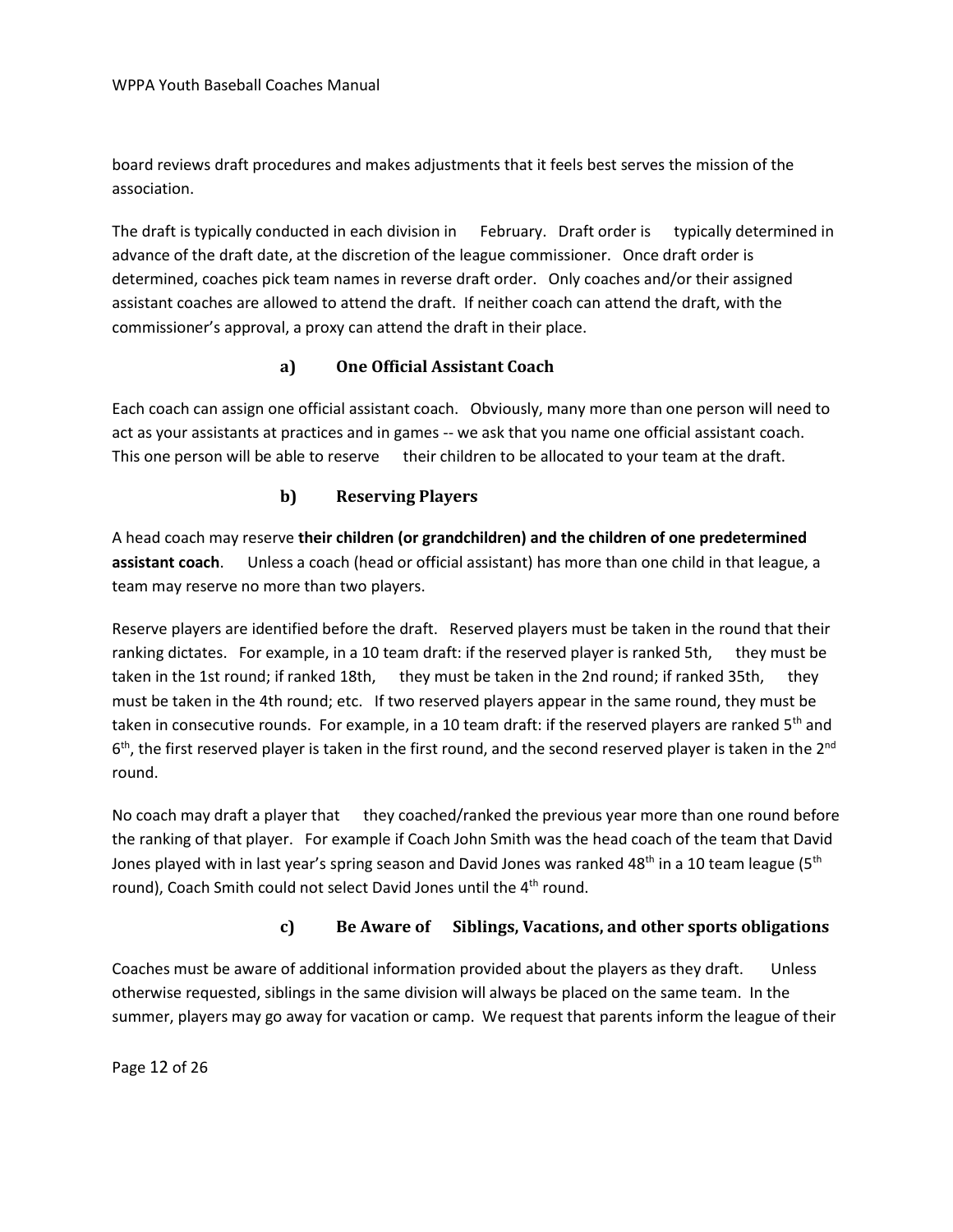plans – to the extent they are known – so that coaches know when they might be without a player. Similarly, coaches should be aware of whether players are participating in sports that may conflict with the WPPA season such as spring hockey or baseball in a non-WPPA league.

#### **d) Assignment of New Players**

Players new to WPPA may be randomly assigned to teams at the end of the draft or, at the commissioner's discretion, may be incorporated into the draft sheets or made available during predetermined rounds of the draft and selected by teams along with players returning to the WPPA.

#### <span id="page-12-0"></span>**B. Commissioners**

#### **1. General Information**

<span id="page-12-1"></span>Division Commissioners have a crucial role in the operation of the league. Commissioners are responsible for the overall operation of their divisions. They not only bring to the board's attention concerns of the coaches, they also have a voice in the policy decisions made by the board that affect the entire league. A head coach, assistant coach, parent or other interested party can be a commissioner.

#### **2. The Commissioner's Duties**

<span id="page-12-2"></span>The Commissioner's duties and responsibilities are as follows:

- Attend all Board meetings.
- Act as a liaison between the coaches in the division and the Board, communicating coach concerns to the Board and enforcing Board rules and policy in the division.
- Monitor the condition of the diamonds used by the division. Report, coordinate and if necessary participate in needed repairs to the diamond.
- Be available to assist in a determination of field playability when rain is an issue.
- Reschedule games cancelled by rain.
- Make sure coaches enter game scores and periodically check the posted standings to make sure they are correct.

Page 13 of 26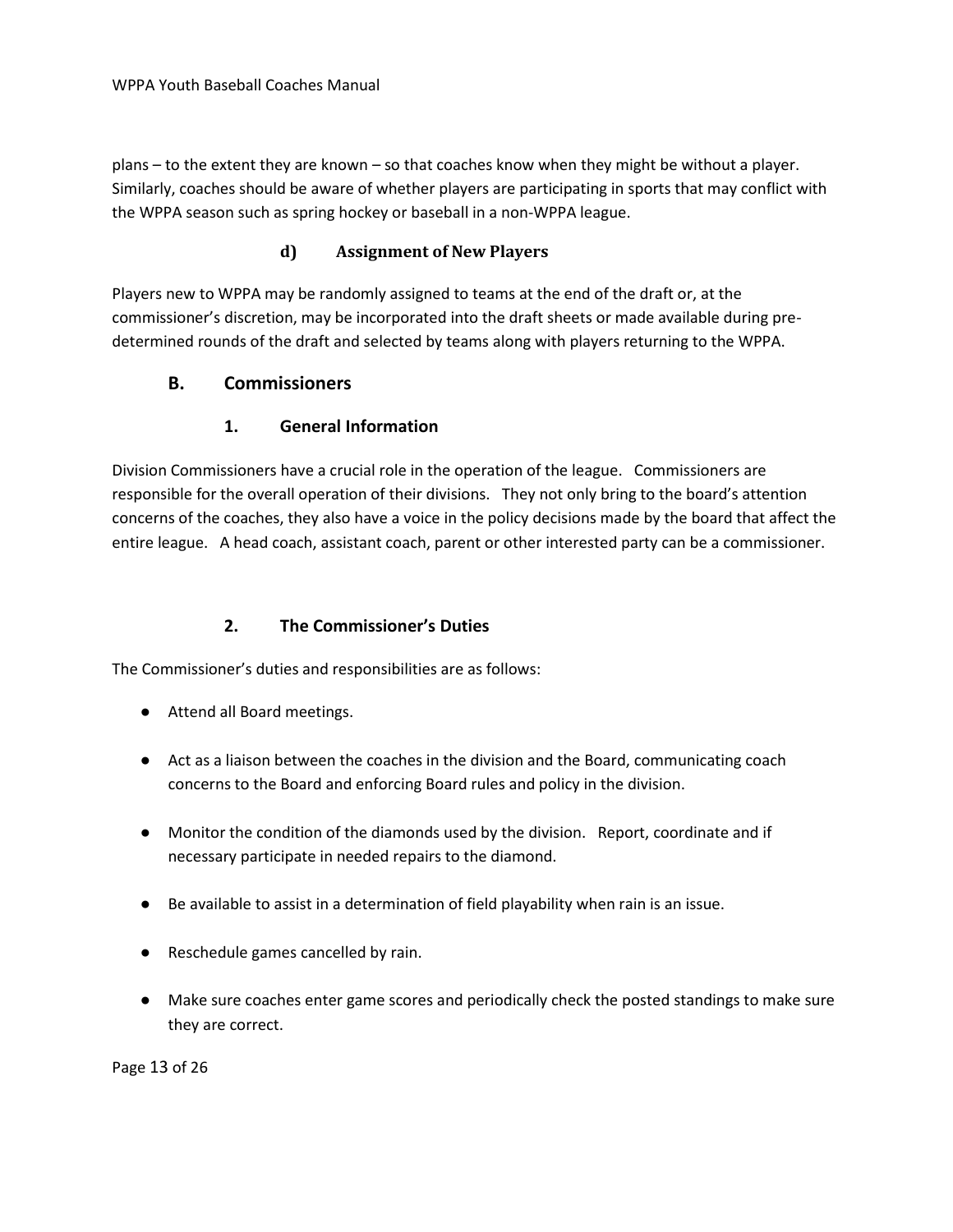- Make sure coaches enter pitch counts and abide by pitch count limits, as documented in the WPPA Youth Baseball Rules book.
- Schedule use of practice fields assigned to the division.

#### **3. Rescheduling Games**

<span id="page-13-0"></span>The Commissioner's priority is to make sure that all scheduled games in the division are played, if possible. While an effort should be made to accommodate coaches when possible, the priority is that the games get played. Failing to play a scheduled game may unfairly affect regular season standings and playoff brackets.

### **C. Facilities**

<span id="page-13-1"></span>Please note that due to the size of the league and the demand for fields at Welles Park, practices and games in all divisions can be held at parks other than Welles Park such as Winnemac Park (Damen and Argyle), River Park (Foster and the River), Legion Park (Bryn Mawr just east of Kedzie), Hollywood Park, Revere Park, Lincoln Park, Rogers Park (on Washtenaw northwest of Touhy and Western) Mather Park, Green Briar Park or other Northside parks.

#### **1. Practice Field Availability**

<span id="page-13-2"></span>The WPPA expends a great amount of effort working with the Chicago Park District obtaining the rights to, and scheduling Chicago Park District baseball fields for use by WPPA coaches/teams. Due to high demand for use by other youth baseball organizations and neighborhood adult leisure/athletic clubs, baseball facilities in general are scarce. The Commissioner from each division will assign the fields to the teams in his/her division in as fair a way as possible. Please Note – More fields are available between 4:00pm-6:00pm than between 6:00pm-8:00pm. If at all possible, please arrange for practices at the earlier times. You will be provided a copy of the permit to use the field. Be sure to have the permit with you at all practices.

#### <span id="page-13-4"></span><span id="page-13-3"></span>**D. Equipment**

### **1. Issuance, Requirements and Deposits**

Each coach is issued equipment before the beginning of the season. The equipment issued varies based on the age division.

Page 14 of 26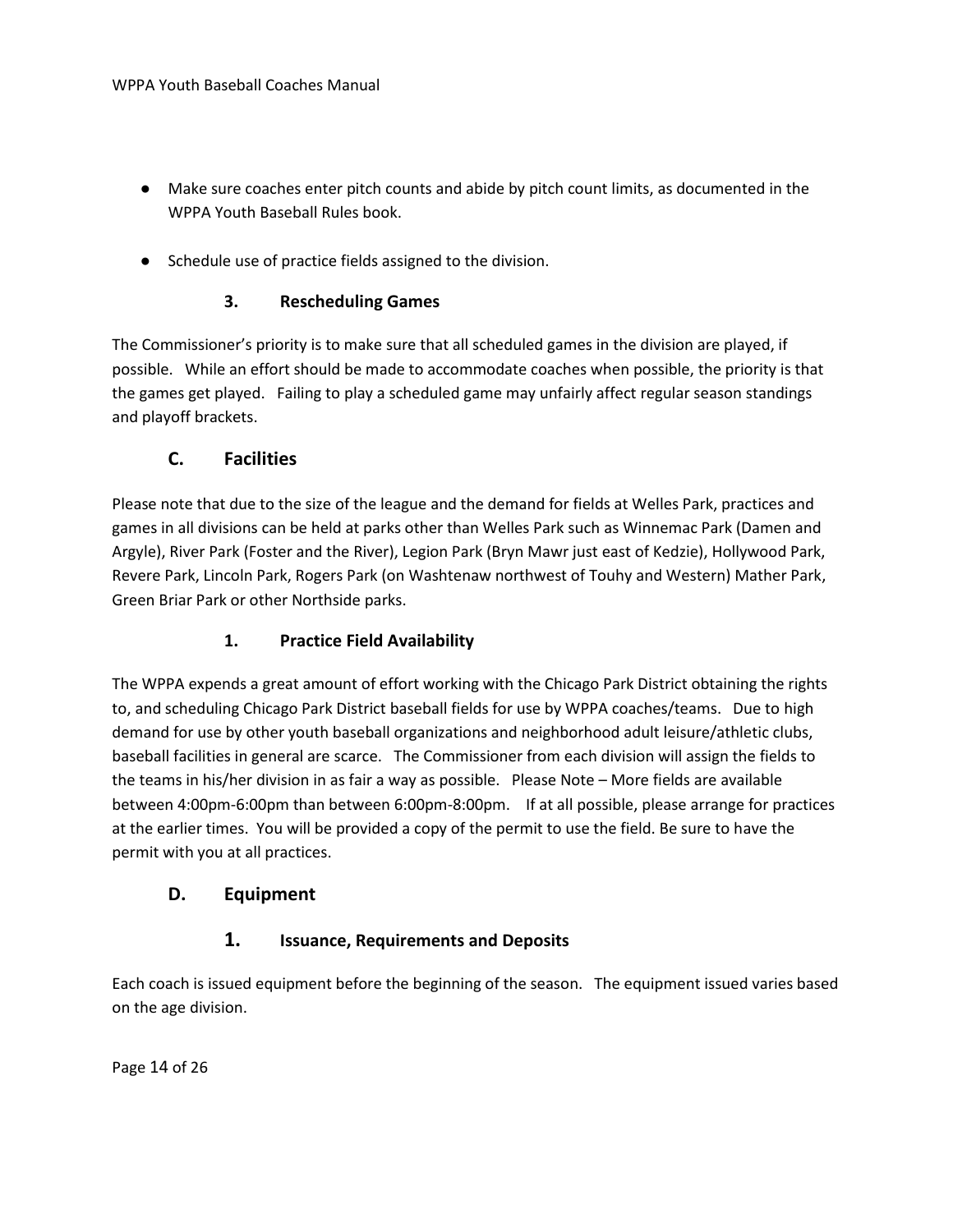The equipment issued will be a size that should fit most kids in the age division but if a coach has a problem with any of the equipment fitting properly, they should request an exchange. It is important that all protective gear fit properly.

#### **2. Protective Cups**

<span id="page-14-0"></span>In the Minor, Major, Senior, and Liberty divisions, all male catchers must wear a cup. We encourage all coaches in these divisions to discuss and recommend the use of a protective cup for all male players regardless of position.

#### **3. Baseballs**

<span id="page-14-1"></span>All coaches will be issued two dozen baseballs. Coaches are required to provide the umpire with a new, unused game ball for each regular season game. Umpires will note on their cards if a game ball is not received from a coach. The WPPA will provide game balls to the umpires for use in the playoff games.

#### **4. Gloves and Bats**

<span id="page-14-2"></span>The WPPA does not provide gloves (except catcher's mitts) for any age division.

For the Rookie, Junior, and Minor divisions, the WPPA does not provide bats. Players must provide their own bat and/or share their bats with team members when needed.

For the Major, Senior, and Liberty divisions, the WPPA provides two wood bats at the start of the season. Please see the WPPA Rule Book for specifics about allowable bat materials, weights, and sizes.

### **5. Helmets**

<span id="page-14-3"></span>Each player is responsible for bringing their own helmet. The WPPA has a limited number of helmets available for families that cannot afford a helmet. If that need should arise, you can contact your commissioner. Please consult the WPPA rule book regarding requirements for helmets based on the different divisions.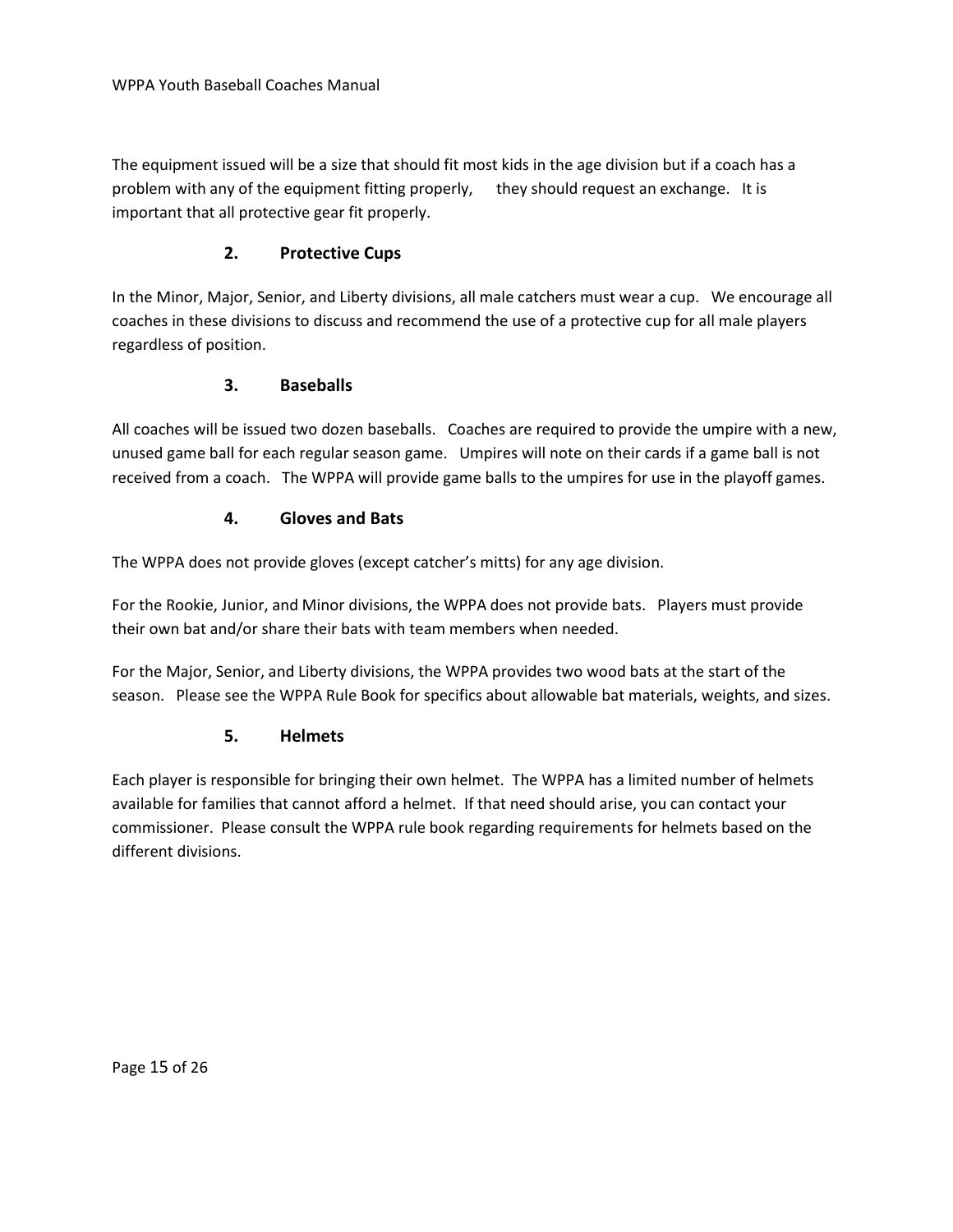# <span id="page-15-0"></span>**E. Regular Season and Playoffs**

### **1. Schedule**

<span id="page-15-1"></span>Regular season game schedules will be posted on the WPPA website. Coaches may not change the time or date of scheduled games without specific approval of the division Commissioner. If a need to change a game date, time, or location arises, please address this need with the appropriate division Commissioner. The Commissioner will consult the rules and follow the proper procedures.

Most games are played on Saturday and Sunday, but there will be games on weekdays. Coaches and players are expected to be at the field at least one half hour before game time.

### **2. Pitch Counts**

<span id="page-15-2"></span>Coaches are responsible for entering their players' pitch counts throughout the regular season in a timely manner. Please see the WPPA rule book for details.

WPPA requires both house team and travel team coaches to be proactive in communicating recent pitch counts and their intentions for playing players at the pitcher position in upcoming games -- to ensure that WPPA pitch counts limits and rest periods are followed – for both house games and travel games. House team coaches and travel team coaches share this responsibility.

#### **3. Time Limits**

<span id="page-15-3"></span>The time limits rules are in place to maximize the number of games for WPPA teams. They are not to be used strategically to win games – in other words we consider stalling to be unsportsmanlike. Please refer to your WPPA rule book for further explanation of time limitations, speed up rules and per inning run limitations.

#### **4. Rainouts**

<span id="page-15-4"></span>Prior to the start of a game only the division Commissioner or the Board President has the authority to call a game. Coaches do not have the authority to cancel a game because of weather or field conditions. Once the game starts, the authority to end a game lies solely with the umpire. The umpire may consult with the league Commissioner, the Board President or another disinterested Board member.

On game day, refer to the WPPA twitter feed or website for determination about whether a game has been cancelled or not. If it is not clear that a game has been cancelled, assume that the game will be played as scheduled. Please have your team members and their families do the same.

Page 16 of 26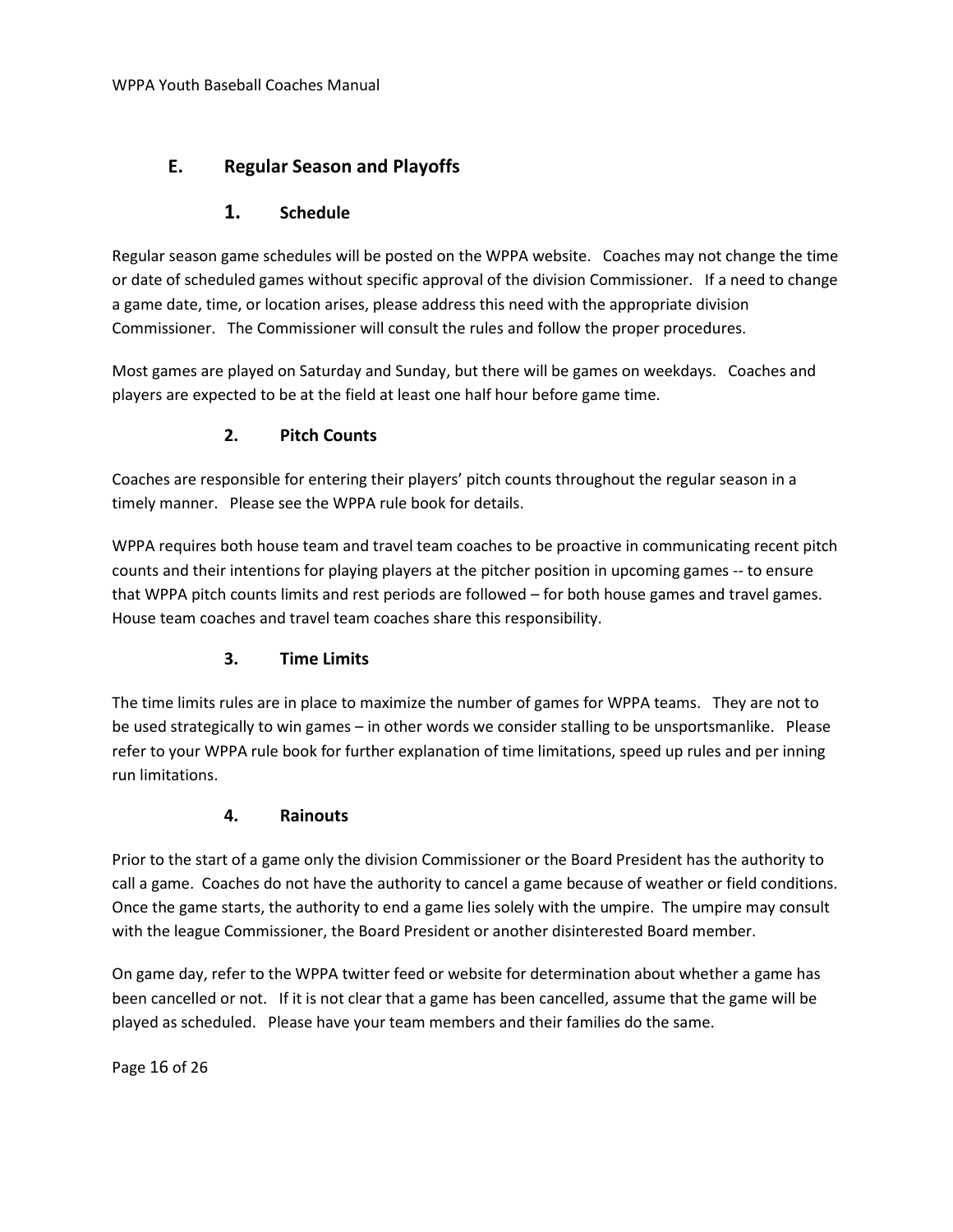#### **5. Playoffs**

<span id="page-16-0"></span>Except for the Rookie division, all divisions have a playoff series. See the WPPA website for playoff schedules. The rainout procedure for regular season games applies to the playoffs as well.

Please Note – The playoffs are ripe for contention. WPPA expects and requires that all coaches are on their best behavior for the playoffs as this is the greatest opportunity to display good sportsmanship under pressure. Please prepare accordingly.

Please Note – While protests are NOT allowed during the regular season, protests are allowed during the playoffs. Please see the procedure for handling protests in your WPPA rule book.

Please Note – Playoff games are often scheduled in a small time period and the dates and times are contingent on the prior game results. As such, in the event of cancellation due to weather, it is imperative that you make yourself available for correspondence by phone or text during the playoff periods.

Please Note - Once the playoff schedules are posted, the game dates and times will not be changed due to scheduling conflicts (player, parent or coach). Once posted, only under extreme circumstances can playoff games be rescheduled (game date and/or time). Such rescheduling will require the approval of the Board President or a vote of the Executive Board

### <span id="page-16-1"></span>**F. House and Travel**

### **1. Travel Team Offering**

<span id="page-16-2"></span>The WPPA will typically offer at least one travel team at each age level from 8u (8 and under) through 14u.

### **2. Scheduling and Priority Guidelines**

<span id="page-16-3"></span>The initial house schedule will not have house games scheduled on Sunday mornings or the day of the week that the Chicago Park District allocates the Baseball Stadium at Devon and Kedzie (formerly Thillens Stadium) time slots to WPPA (typically Wednesday evenings). Travel coaches should use best efforts to schedule all games and practices on Sunday mornings or Wednesday evenings. Any house vs. travel scheduling conflicts will be resolved based on the following guidelines: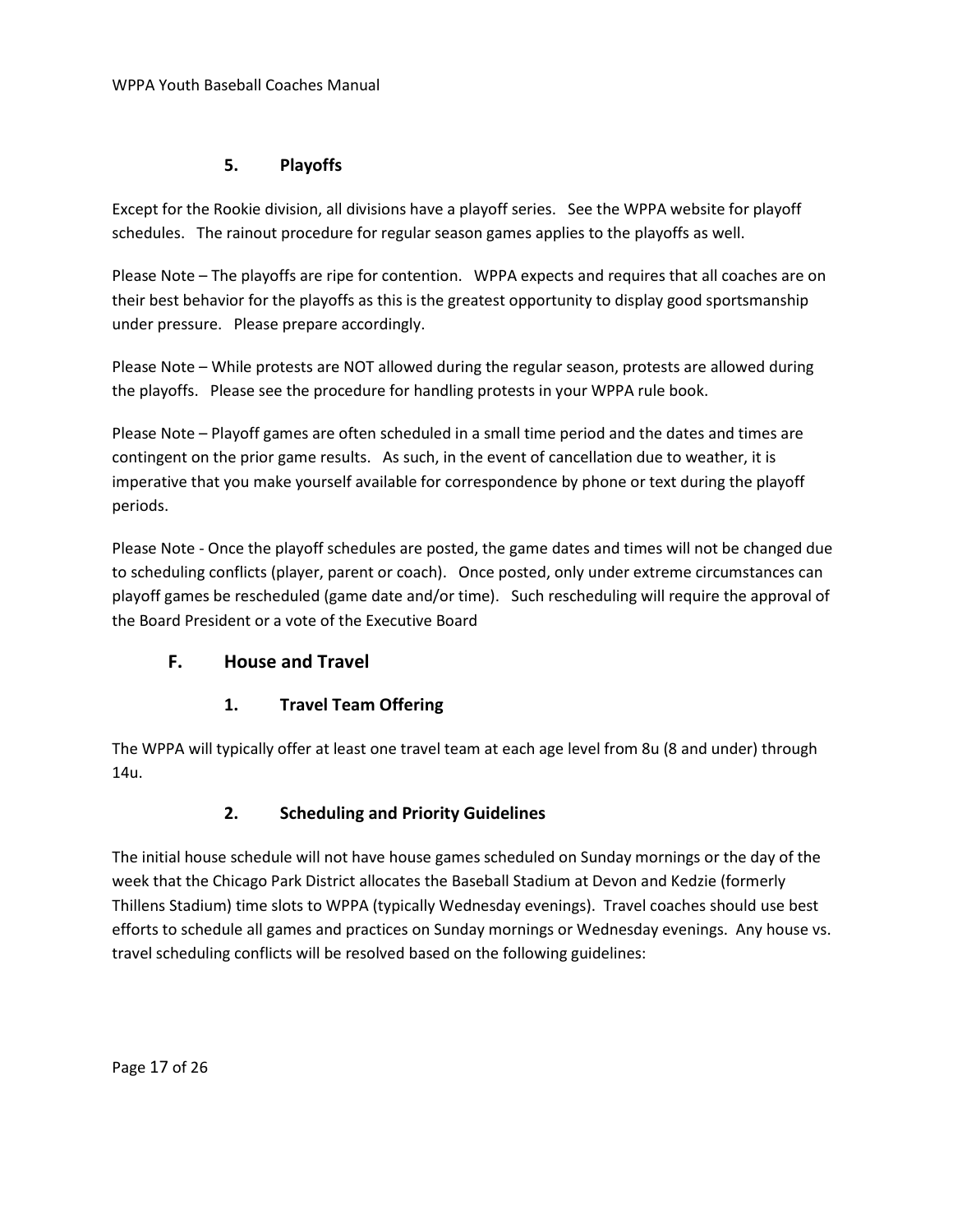- Sunday morning and Wednesday evening travel games and practices have priority over house team games and practices. Travel coaches should schedule any Sunday morning games such that games conclude in time for players to arrive on time to Sunday afternoon house games.
- House practices have priority over travel practices at all times other than Sunday mornings and Wednesday evenings.
- Scheduled house games have priority over regular season travel games.
- Travel league playoff games have priority over regular season house games. Travel playoff games are defined as post-season league playoff games. They do not include games played to determine positioning for playoffs, "must-win" regular season games in advance of the playoffs, or any non-league tournament games.
- 8u, 9u, 10u, 11u and 12u...House playoff games have priority over travel league playoff games.
- 13u and 14u…Travel league playoff games have priority over house playoff games. To maintain the integrity of house league playoffs, the Senior Division Commissioner will use best efforts to structure and schedule house playoffs such that conflicts with 13u and 14u travel playoffs are minimized.
- Scheduled travel games that are recorded on a travel team's schedule on the WPPA website have priority over house rescheduled games, makeup games, practice games, and consolation playoff games.
- Travel games not scheduled on Sunday mornings or Wednesday evenings have priority over house practices with the following caveat. A player may skip only three (3) primary house practices in order to participate in a travel game. A travel coach that would like a player to skip any house practices beyond the third must obtain the approval of the Board President or the Executive Committee.

Travel coaches should not schedule participation in tournaments for the first week of house playoffs. Thereafter they are cleared to schedule tournaments or games but should not pitch players that are still in the house playoffs unless the house coach agrees to it. Any conflict between travel tournament games and house games will be resolved based on the above guidelines.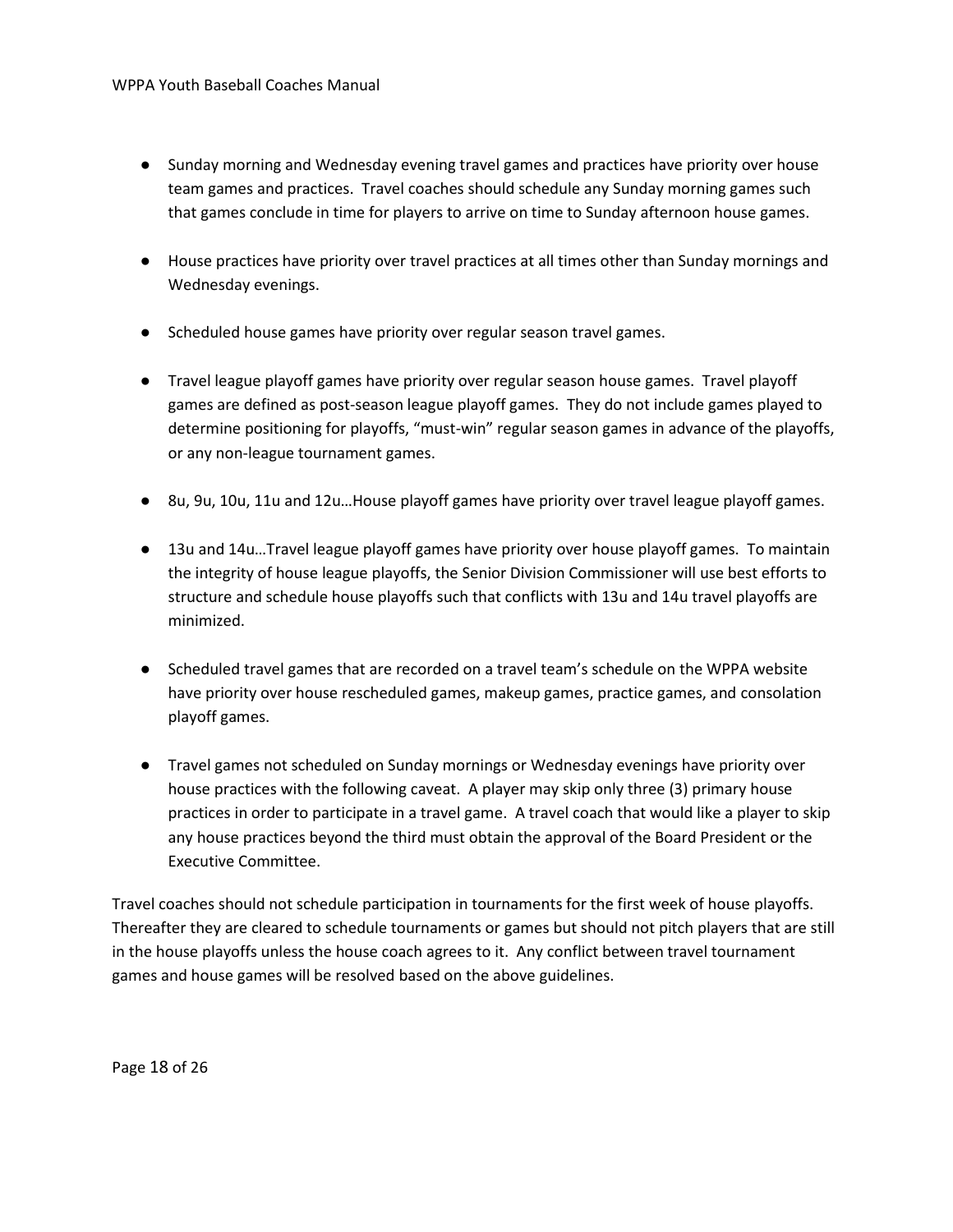#### **3. Pitching**

<span id="page-18-0"></span>House and travel coaches are expected to work closely together to ensure travel players have the opportunity to pitch and develop in both house and travel games. Neither house teams nor travel teams have priority with respect to pitching, unless a player has been reserved for the week to pitch in travel games only. Travel coaches can "reserve" each travel player for two weeks (Tuesday through Monday) per season to be used as a pitcher. The travel coach must give prior notice to reserve a player. Notice should be given in the form of email and must include the relevant house coach, travel coach, league commissioner and the travel coordinator. This notice should be given no later than the Tuesday prior to the the game(s) for which the player would be reserved. Unless otherwise agreed, the reservation will be effective through the calendar week (Tuesday through Monday). Unless exceptional circumstances exist, as determined by the Board President or the Executive Board, a house team may not have more than one travel player reserved during any single week.

Travel and house coaches shall communicate and work together regarding pitchers' pitch counts when a travel player is not specifically reserved for travel pitching.

House or travel pitching conflicts or disputes should be raised to the travel coordinator and the league commissioner as soon as they arise.

House and travel coaches need to go above and beyond the league rules and guidelines concerning pitch counts by utilizing the web site AND emails, texts, or phone calls to stay abreast of a pitcher's availability. During house games that are blowouts house coaches should refrain from using travel players as pitchers.

### <span id="page-18-1"></span>**G. Events**

### **1. Opening Day Rookie Parade**

<span id="page-18-2"></span>The start of every WPPA season includes a gathering of all Rookie teams, ceremonial first pitches, and a parade around Welles Park by the Rookie teams. For many, this is their first official event with the WPPA, and so coaches are encouraged to encourage attendance and participation.

### **2. Fundraisers**

<span id="page-18-3"></span>WPPA depends on fundraising events during the season. All coaches are responsible for notifying their teams of the times and dates of WPPA fundraisers and of actively promoting the events.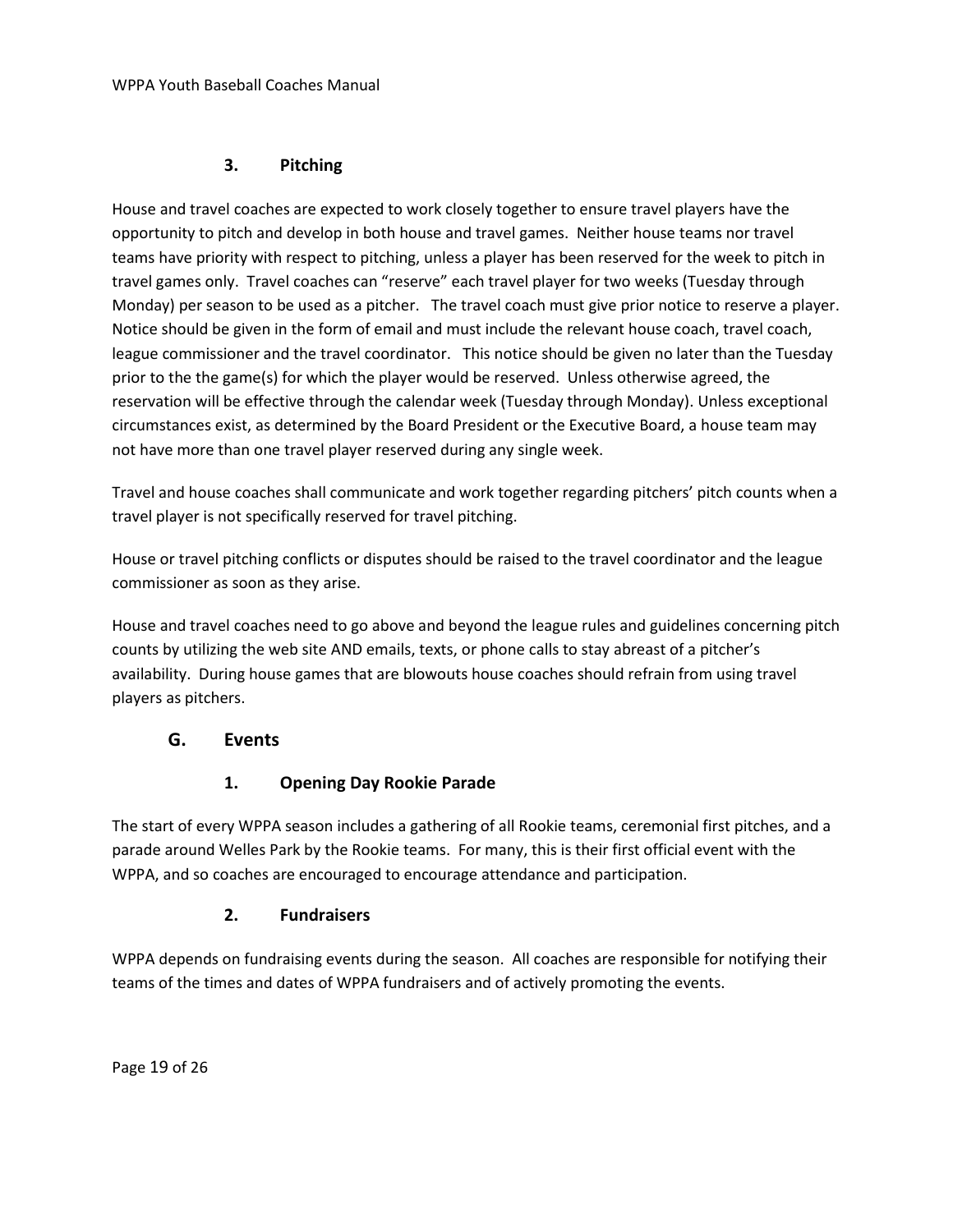### **3. Picture Day(s)**

<span id="page-19-0"></span>Players receive a complimentary picture package as part of their registration fee. Please make every effort to promote participation by your entire team on your scheduled picture day. Early in the season, you will receive the picture day schedule, which will indicate the date for your team's pictures. Please advise your team's parents of the date and distribute the picture day forms to them at your earliest convenience.

Limited make-up dates will be offered for individual player photos, but team photos cannot be rescheduled. Please note that team and individual pictures are mailed to the coaches. It is your responsibility as coach to distribute the picture packages to your players. Please distribute them as soon as you can and bring the remainder to the picnic to be distributed in your picnic area after the trophy ceremony.

### **4. Thillens (Baseball Stadium at Devon and Kedzie) Day**

<span id="page-19-1"></span>Every team in the Minor, Junior, and Rookie divisions may enjoy a regularly scheduled game played at the Baseball Stadium at Devon and Kedzie ("BSDK") (nee Thillens). This annual event provides a "big league" atmosphere for the players, with manicured fields, scoreboards, a concession stand and loudspeaker announcements of players. Parents, relatives, friends, neighbors and sponsors are invited to attend and experience this WPPA showcase event, which is a special experience for the players.

### **5. Picnic**

<span id="page-19-2"></span>The WPPA plans a celebration of the season, scheduled for the last Saturday of our league's season. Welles Park generously provides WPPA families access to the entire park for this day. Coaches, players, parents, relatives and friends are invited to picnic with us on the park grounds. The coach for each team must coordinate their picnic for this day. We recommend that you enlist the help of some team parents to assist with setup, provisions, and cleanup. Please use good judgment and remember Park district rules prohibit alcoholic beverages on park grounds.

The Liberty division has a separate dinner function to celebrate the end of their season and distribute trophies and awards.

### **6. End of Season Trophies and Awards**

Every player receives a token of recognition for participation at the end of season picnic. The ceremonies are held at the Welles Park Gazebo. They will start around 9:00am with the Rookie division

Page 20 of 26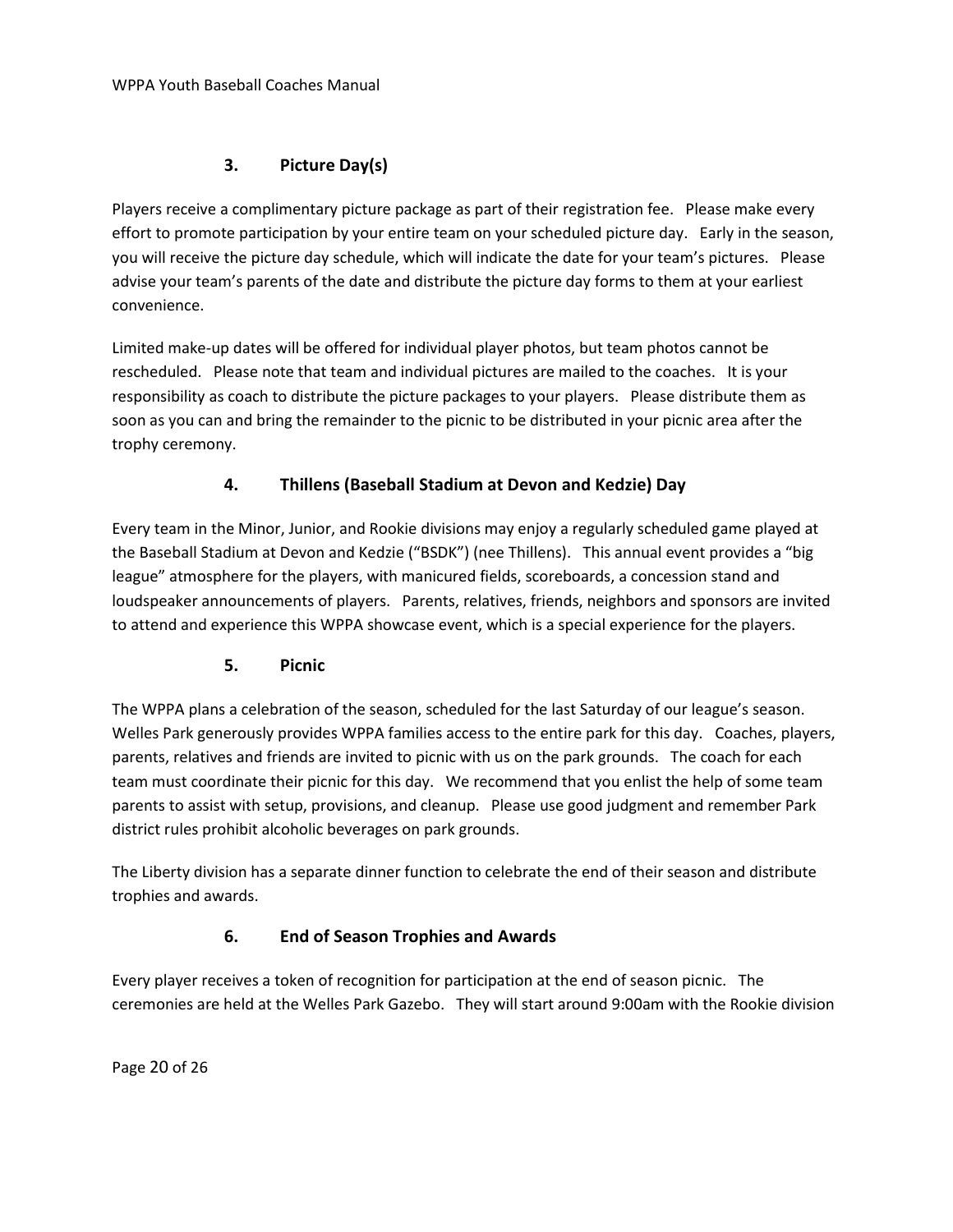and progress toward the Senior division around noon. Each Commissioner will act as master of ceremonies for their division.

Each year at the picnic, the President makes a presentation of the following baseball and softball awards.

- The Gene Sims Award pays tribute to a current baseball coach for setting an example of leadership and sportsmanship, consistent with the goals of the WPPA.
- The Jim Price "BASH Award" pays tribute to a current baseball player and current softball player for setting an example of leadership and sportsmanship, consistent with the goals of the WPPA.
- The Andy Lowenthal Award is awarded to the most outstanding WPPA baseball umpire.
- The Ray Owens Award pays tribute to a current softball coach for setting an example of leadership and sportsmanship, consistent with the goals of the WPPA.
- The Paul Thompson Award is awarded to the most outstanding WPPA softball umpire.

The WPPA supplies each coach with two plaques for recognition of players. These plaques are:

- Coach's Award
- Most Improved Player Award

The Coaches Award can be used as a Most Valuable Player award but some coaches use it to recognize qualities such as hustle, perfect practice and game attendance, team spirit, sportsmanship, etc. We leave this choice up to the individual coaches. The Most Improved Player Award is self-explanatory. These plaques are meant to be awarded at the picnic after the division ceremonies. If additional plaques are desired, the coaches must make this request by the end of June.

### **H. Evaluating Coaches**

<span id="page-20-0"></span>Coaches are observed and evaluated throughout the season. In November, the board will conduct a review of all coaches in executive (closed) session. Information received from parents, players, other coaches, umpires or umpire coordinators, park personnel, and board members may be considered. Based on this information, the board will discuss any disciplinary action (demotion, temporary suspension, permanent suspension or reprimands) deemed necessary against coaches. Coaches may be informed in writing of any disciplinary action against them. If a coach wishes to protest the board's

Page 21 of 26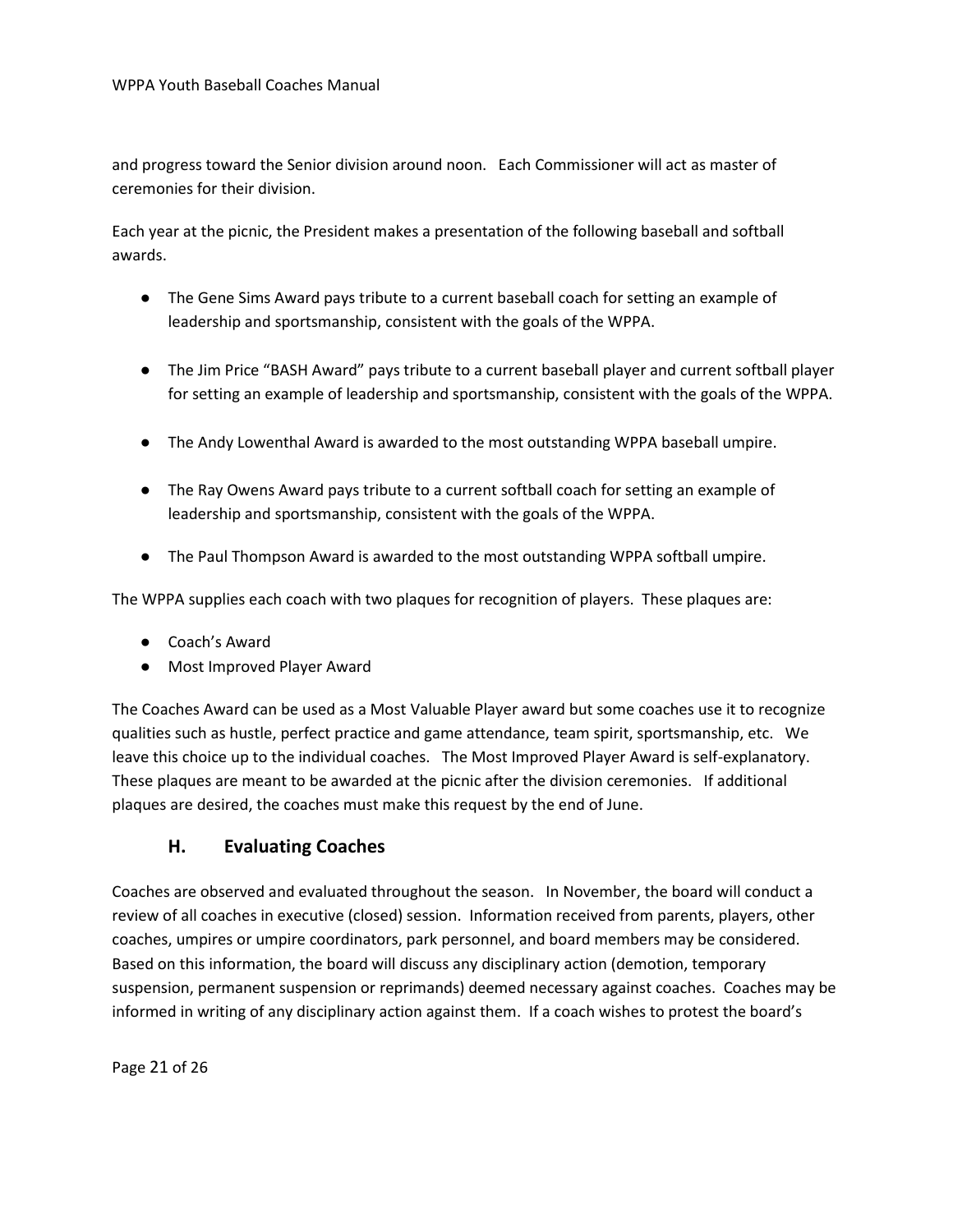action, he or she may appear before the executive board at a mutually-agreed time. For more information, consult the WPPA rule book.

# <span id="page-21-1"></span><span id="page-21-0"></span>**II. Fall Season**

#### **A. Registration**

Registration for the fall season is held in late July/early August. Full teams, partial teams and individual players are eligible to register. Players need not have played with WPPA before.

#### <span id="page-21-2"></span>**B. Operations**

#### **1. Player Assignment**

<span id="page-21-3"></span>In all divisions players are allocated to teams by way of player assignment by the Fall Season Commissioner.

### <span id="page-21-4"></span>**C. Fall Season Commissioner**

### **1. General Information**

<span id="page-21-5"></span> The Fall Season Commissioner has a crucial role in the operation of the league. The Commissioner is responsible for the overall operation of all fall season divisions. They not only bring to the board's attention concerns of the coaches, but also have a voice in the policy decisions made by the board that affect the entire league. A head coach, assistant coach, parent or other interested party can be the Fall Season Commissioner.

### **2. The Commissioner's Duties**

<span id="page-21-6"></span>The Commissioner's duties and responsibilities are as follows:

- Monitor the condition of the diamonds.
- Be available to assist in a determination of field playability when rain is an issue.

Page 22 of 26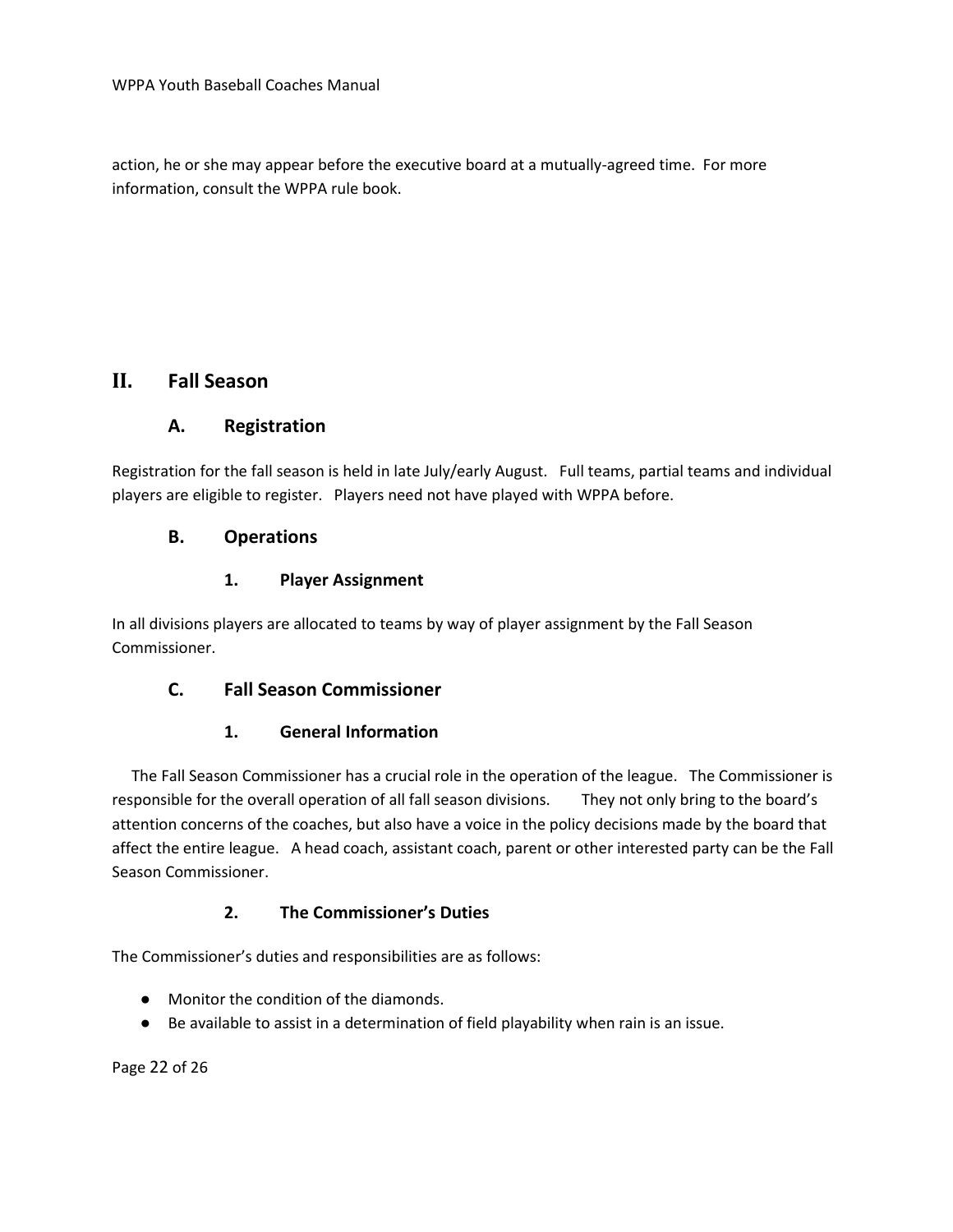- Reschedule games cancelled by rain.
- Make sure coaches enter game scores and periodically check the posted standings to make sure they are correct.
- Make sure coaches abide by pitch count guidelines

#### **3. Rescheduling Games**

<span id="page-22-0"></span>The Commissioner's priority is to make sure that all scheduled games are played, to the extent possible. While an effort should be made to accommodate coaches when possible, the priority is that the games get played. Failing to play a scheduled game may unfairly affect regular season standings and playoff brackets.

#### **D. Facilities**

<span id="page-22-1"></span>Games will be played on weekends at Winnemac Park, Legion Park, and Welles Park (and occasionally at other parks if necessary for scheduling or weather reasons).

#### **1. Practice Field Assignments**

<span id="page-22-2"></span>If available, the WPPA will offer field assignments for fall ball practices to coaches. Otherwise, Coaches are free to schedule practices when and where it is convenient for them, however, WPPA will not obtain any permits for practices and will not administer any allocation of fields for team practices.

### <span id="page-22-4"></span><span id="page-22-3"></span>**E. Equipment**

#### **1. Issuance, Requirements and Deposits**

Each coach is issued equipment before the beginning the fall season. The equipment issued varies based on the age division.

The equipment issued will be a size that should fit most kids in the age division but if a coach has a problem with any of the equipment fitting properly, they should request an exchange. It is important that all protective gear fit properly.

#### **2. Protective Cups**

<span id="page-22-5"></span>In all divisions, all male catchers must wear a cup. We encourage all coaches to discuss and recommend the use of a protective cup for all male players regardless of position.

Page 23 of 26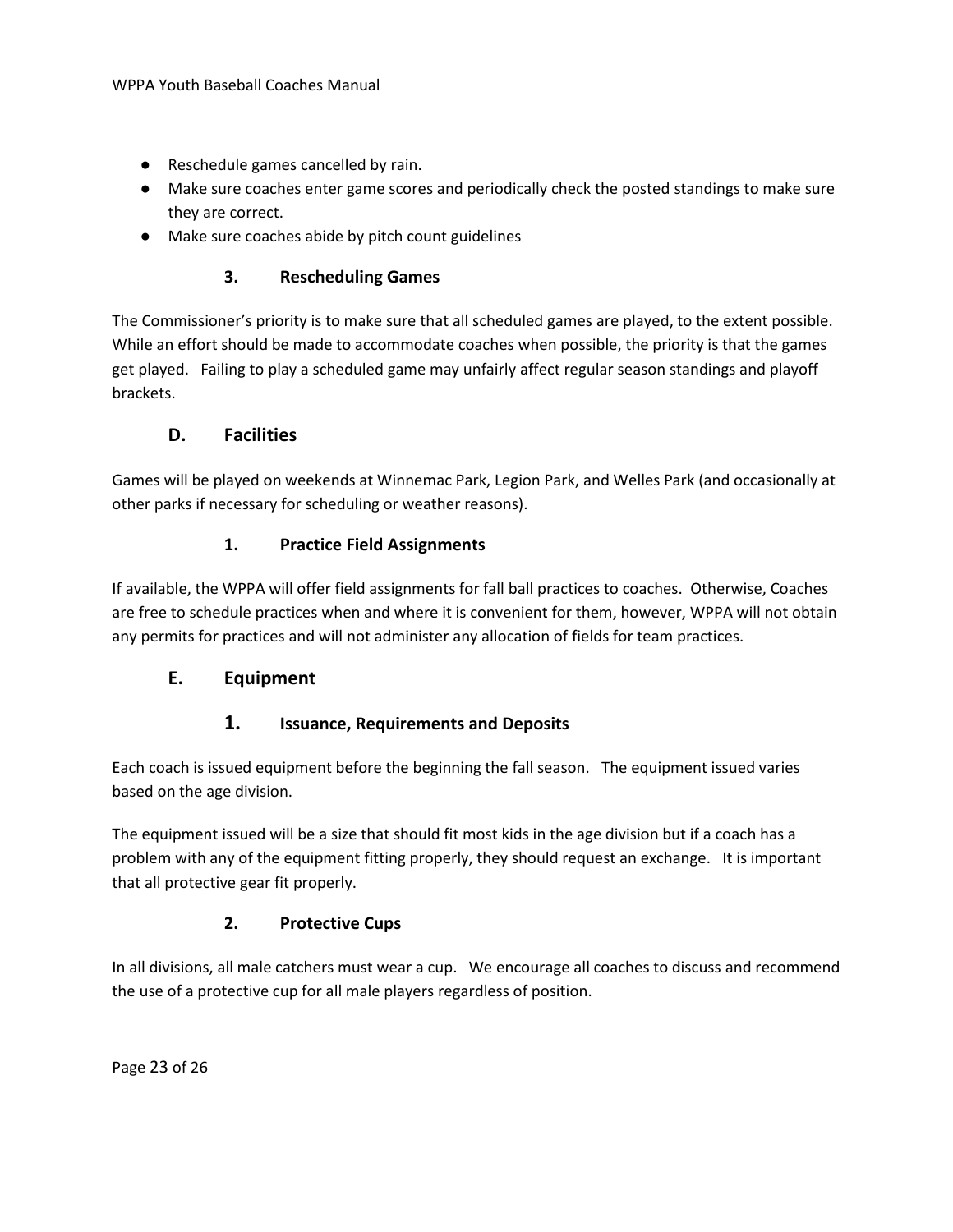#### **3. Baseballs**

<span id="page-23-0"></span>All coaches will be issued two dozen baseballs. Coaches are required to provide the umpire with a new, unused game ball for each regular season game. Umpires will note on their cards if a game ball is not received from a coach. The WPPA will provide game balls to the umpires for use in the playoff games.

#### **4. Gloves and Bats**

<span id="page-23-1"></span>The WPPA does not provide gloves (except catcher's mitts) for any age division.

Also, WPPA does not provide bats. Players must provide their own bat and/or share their bats with team members when needed.

#### **5. Helmets**

<span id="page-23-2"></span>Each player is responsible for bringing their own helmet. The WPPA has a limited number of helmets available for families that cannot afford a helmet. If that need should arise, you can contact your commissioner. Please consult the WPPA rule book regarding requirements for helmets based on the different divisions.

### <span id="page-23-4"></span><span id="page-23-3"></span>**F. Season and Playoffs**

#### **1. Schedule**

Fall season game schedules will be posted on the WPPA website. Coaches may not change the time or date of scheduled games without specific approval of the Fall Season Commissioner. If a need to change a game date, time, or location arises, please address this need with the Fall Season Commissioner. The Commissioner will consult the rules and follow the proper procedures.

All games are played on Saturday and Sunday. Coaches and players are expected to be at the field at least one half hour before game time.

#### **2. Time Limits**

<span id="page-23-5"></span>The time limits rules are in place to maximize the number of games for WPPA teams. They are not to be used strategically to win games. In other words, we consider stalling to be unsportsmanlike. Please

Page 24 of 26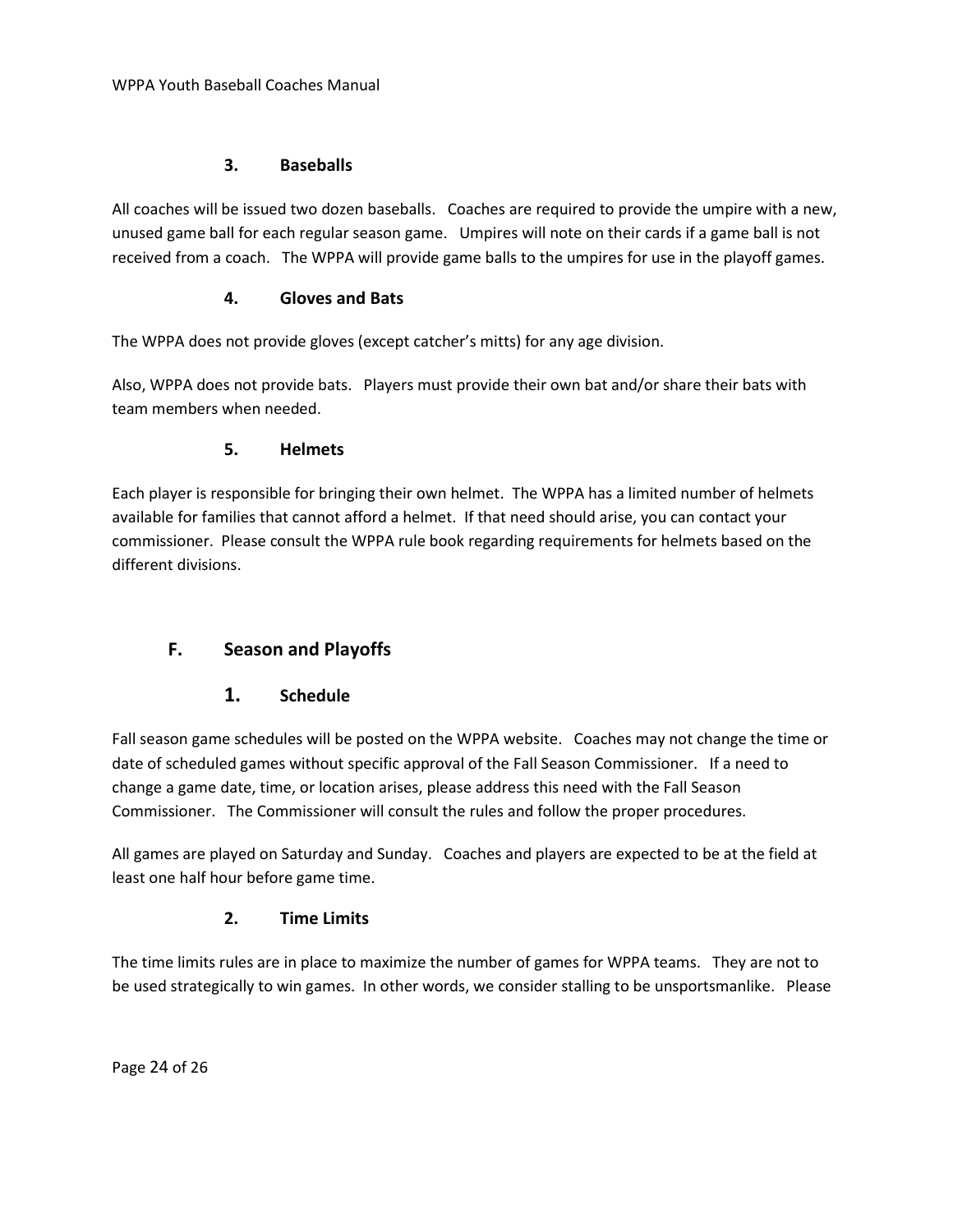refer to your WPPA rulebook for further explanation of time limitations, speed up rules and per inning run limitations.

#### **3. Rainouts**

<span id="page-24-0"></span>Prior to the start of a game only the Fall Season Commissioner or the Board President has the authority to call a game. Coaches do not have the authority to cancel a game because of weather or field conditions. If the Fall Season Commissioner or Board President are not available to make the decision, another disinterested Board member may make the decision. Once the game starts, that authority lies solely with the umpire. The umpire may consult with the Fall Season Commissioner, the Board President or another disinterested Board Member.

On game day, refer to the WPPA website for determination about whether a game has been cancelled or not. If it is not clear that a game has been cancelled, assume that the game will be played as scheduled. Please have your team members and their families do the same.

#### **4. Playoffs**

<span id="page-24-1"></span>All divisions have a playoff series. See the WPPA website for playoff schedules. The rainout procedure for regular season games applies to the playoffs as well.

Please Note – The playoffs are ripe for contention. WPPA expects and requires that all coaches are on their best behavior for the playoffs as this is the greatest opportunity to display good sportsmanship under pressure. Please prepare accordingly.

Please Note – While protests are NOT allowed during the regular season, protests are allowed during the playoffs. Please see the procedure for handling protests in your Rulebook.

Please Note – Often the playoff games are scheduled in a small time period and the dates and times are contingent on the prior game results. As such, in the event of cancellation due to weather, it is imperative that you make yourself available for correspondence by phone or text during the playoff periods.

Please Note - Once posted, only under extreme circumstances can playoff games be rescheduled (game date and/or time). Such rescheduling will require the approval of the Board President or a vote of the Executive Board.

Page 25 of 26